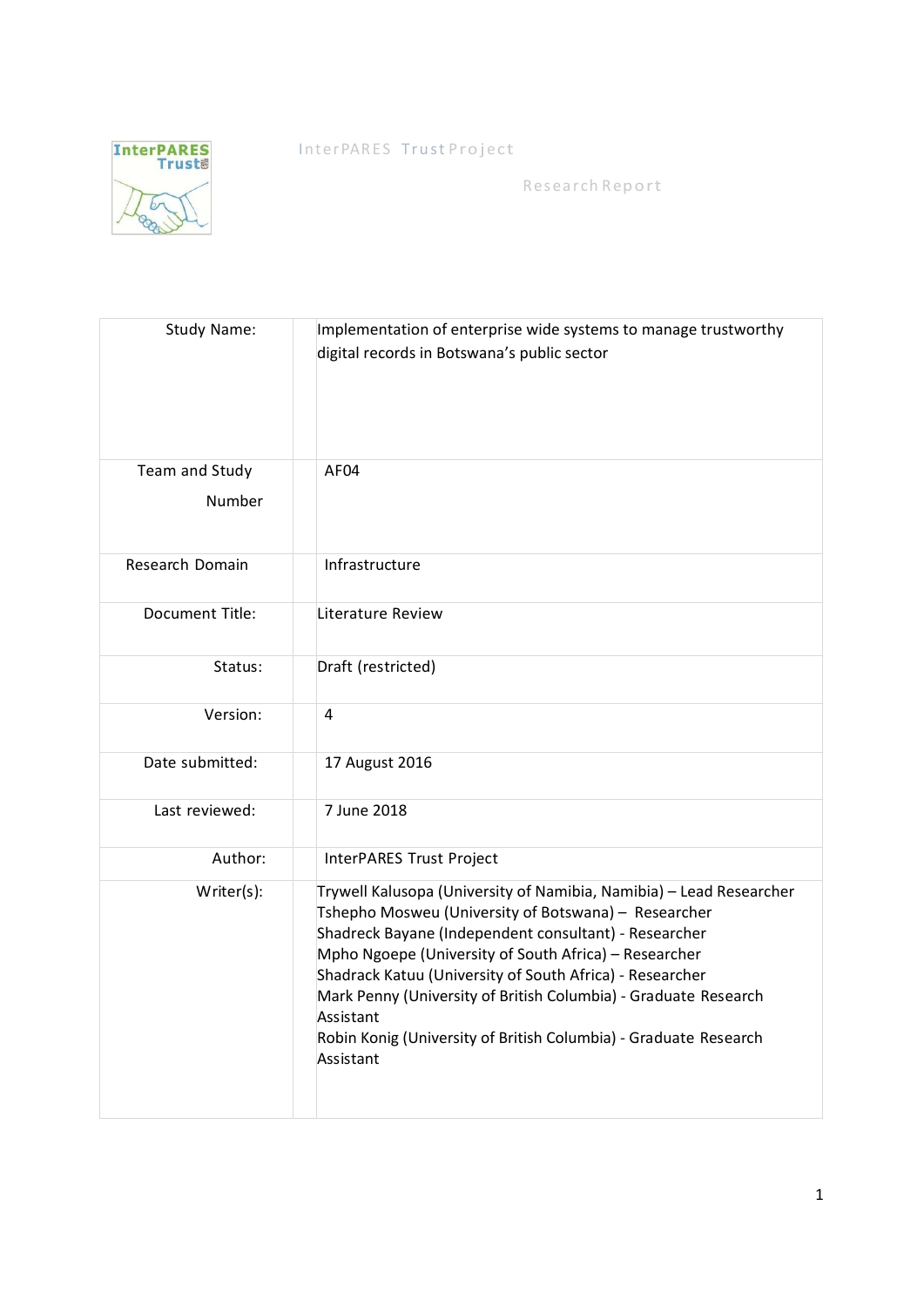#### Document Control

| Version history |                              |               |                               |  |
|-----------------|------------------------------|---------------|-------------------------------|--|
| Version         | Date                         | By            | Version notes                 |  |
|                 | 15 <sup>th</sup> April, 2016 | R Konig       | Ver. 1 Initial Draft          |  |
| $\overline{2}$  | 23rd May, 2016               | R Konig       | Ver. 2 Additional Annotations |  |
| 3               | $1st$ June, 2016             | R Konig       | Ver. 3 Additional Annotations |  |
| 4               | 18 <sup>th</sup> Jan, 2017   | M. Penny      | Ver. 4 Additional Annotations |  |
| 5               | $17^{th}$ June, 2018         | S. Katuu      | Ver. 4 Copy Editing           |  |
| 6               | 15 <sup>th</sup> July, 2018  | Botswana Team | Ver.5 Final Edits             |  |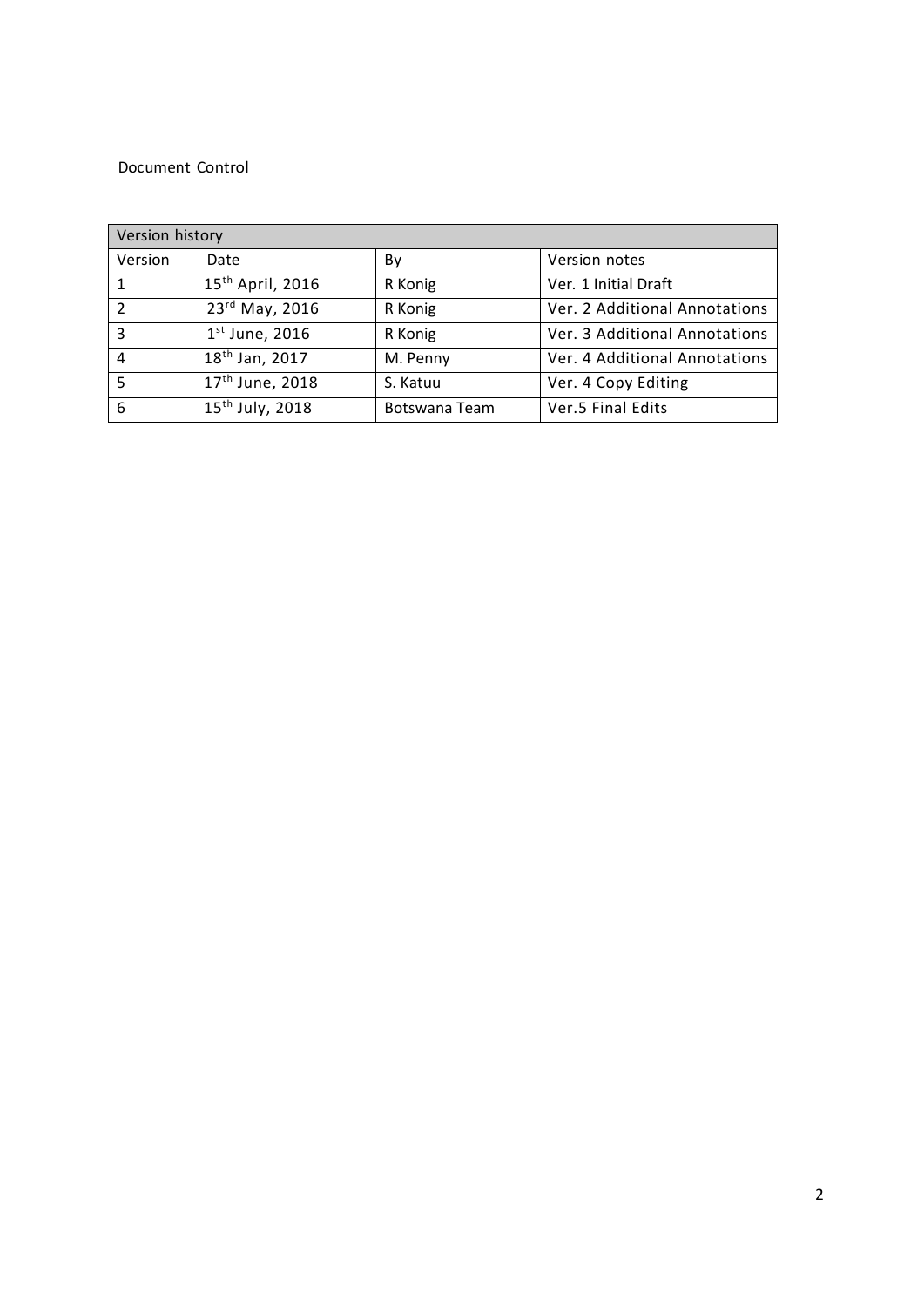## 1. Afolabi, M. (1993), "Education and Training of Archivists, Manuscript Curators and Records Managers in Africa", Archivaria, Vol. 35, pp. 324–334.

**Annotation**: The paper discusses the current situation of archival education in Anglophone regions of Africa. The author provides information on courses offered at the non-graduate diploma level, undergraduate and graduate level. There are no doctoral level programmes; there are also no stand-alone degrees in archival science. Instead specializations are offered as part of library and information science programmes. The author stresses the lack of utilization of practicing or retired archivists to supplement teaching in archival courses. The author then focus on discussing six factors essential to the establishment of archives and records management academic training programmes including: the level of education and training to be offered; admission requirements for candidates; which academic department in an institution would offer courses of study and in the absence of suitable departments the creation of, ideally, separate departments of archives and records management; staff qualifications; teaching resources; and curricula at the diploma and master's level. The author lastly calls for the inauguration of a programme for archives and records management which could be spearheaded by those in position to assert political pressure including the national society of archivists, archivists and records managers and professors who teach archives and records management.

2. Asogwa, B. E. (2012), "The challenge of managing electronic records in developing countries: Implications for records managers in sub-Saharan Africa", *Records Management Journal*, Vol. 22 No. 3, pp. 198–211.

**Annotation**: According to the author, sound record-keeping practices are now increasingly being emphasized and demanded to enhance productivity, performance, transparency and accountability in government. Effective implementation of electronic records management is impeded largely due to legislative barriers. Additional challenges include inadequate ICT skills, corruption, and political instability; poor funding; constantly changing technology; problems of reliability and authenticity.

Using regional snapshots, the author states that South Africa is the only African country to have in place measures to manage, destroy and dispose of e-records through a disposal authority. In Kenya and Malawi, individual departments take responsibility for managing their own records while in Botswana, Kenya and Zimbabwe this mandate is derived through the national archives legislation. The author concludes by proposing the following strategies for organizations: migrate older records to new environment systems; develop, accept, and implement widely accepted global standards for born digital records and digitized archival assets utilizing readily available tools; create educational opportunities for skills training and also create advocacy strategies.

## 3. Barata, K., Kutzner, F. J. and Wamukoya, J. (2001), "Records, computers, and resources: A difficult equation for sub-Sahran Africa", Information Management, Vol. 35 No. 1, pp. 34-42.

**Annotation**: The records management systems in Namibia are much better than many others in the region but there is no capacity to control the receipt and creation of electronic records. The Government of Namibia recently implemented strategic records management systems countrywide. The National archives are mandated to manage all government records regardless of format, however the facilities do not have the capacity to meet this responsibility and no other legislation is in place to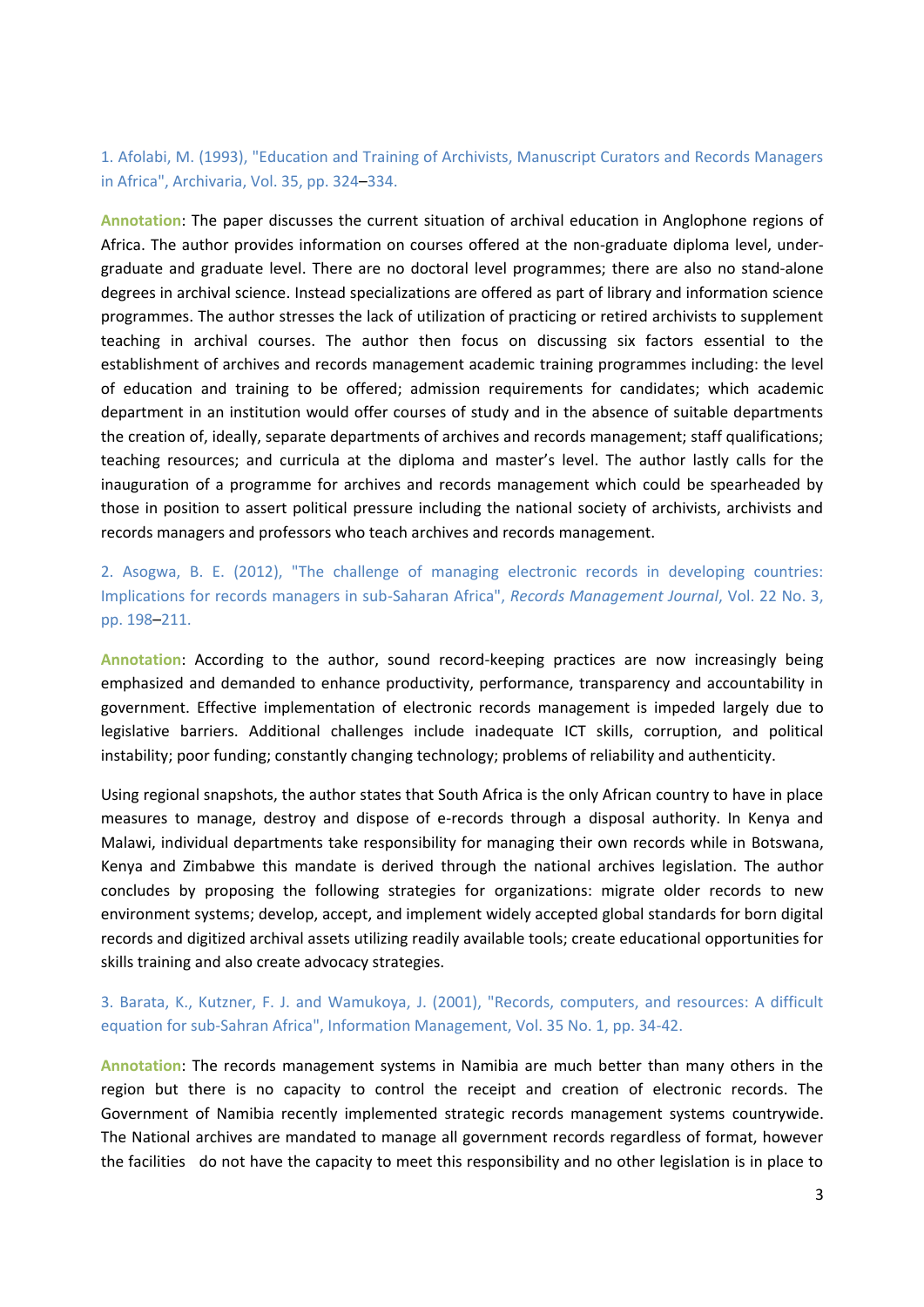govern the handling of electronic records in office. The main obstacle identified is that the management level in the government is made up of politically appointed officials who are not aware of basic records management procedures nor care to learn about them. Records are also lost when staff transition, as they tend to keep records on personal hard-drives or delete records from work computer. Records management staff are often untrained and therefore not trusted by managers; trained staff typically leave for other better paying positions elsewhere, or seek departmental transfers. The authors propose that in the next five years the national archives must obtain management support, train staff and create paper copies of all records providing links to computerized versions.

4. Ngoepe, Mpho, and Amos Saurombe. "Provisions for managing and preserving records created in networked environments in the archival legislative frameworks of selected member states of the Southern African Development Community (SADC)". Archives and Manuscripts 44.1 (2016): 24–41. http://www.tandfonline.com/doi/abs/10.1080/01576895.2015.1136225?journalCode=raam20

**Annotation**: Archival legislation provides the essential framework that enables a national records and archives service to operate with authority in its dealings with other organs of state. The authors begin by providing background to the enactment of archival legislation in the SADC region. They then identify archival legislation in the SADC member countries, paying attention to any provisions for electronic records management and preservation. From the legislation analyzed, only the South African legislation specifically makes provision for the management of electronic records. Furthermore, all the pieces of legislation are silent on whether electronic records can be admissible as evidence in a court of law. The study recommends that the SADC region should consider adding a legal instrument in the form of a protocol treaty on archival legislation and designing a model law or statute on electronic records management and preservation to be customized by member states.

#### 5. Keakopa, M. S. (2002), "Automated records management systems in the ESARBICA region", ESARBICA Journal, Vol. 21, pp. 41–48.

**Annotation:** Eastern and Southern African Regional Branch of the International Council on Archives (ESARBICA)countries have not utilized the ICTs they have with the exception of South Africa, which has in place tools to develop and formalize electronic recordkeeping systems; the Umgeni Water project is a leading example. The author references models in place outside Africa, primarily in Australia; for example DIRKS in New South Wales and the Victorian Electronic Records Strategy in Australia. ESARBICA needs metadata standards for recordkeeping, practical tools and standards for training and to exploit links with partners such as International Federation of Library Associations and Institutions (IFLA), the United Nations Educational, Scientific and Cultural Organization (UNESCO) and the International Council on Archives (ICA). Most importantly, electronic records programmes have to be made core functions of the national archives with supporting legislation in place. The strength of this article is in the author's exploration of the ethical issues archivists face in the implementation of information technology regarding issues such as the right of access to information, individual privacy, intellectual property rights, standardization, accessibility and security and relevant training. The author also highlights the impact of political interference in records and archives and cultural considerations.

6. Keakopa, S. M. (2010b), "Overview of archival and records management developments in the ESARBICA region", Archives and Manuscripts, Vol. 38 No. 1, pp. 51–77.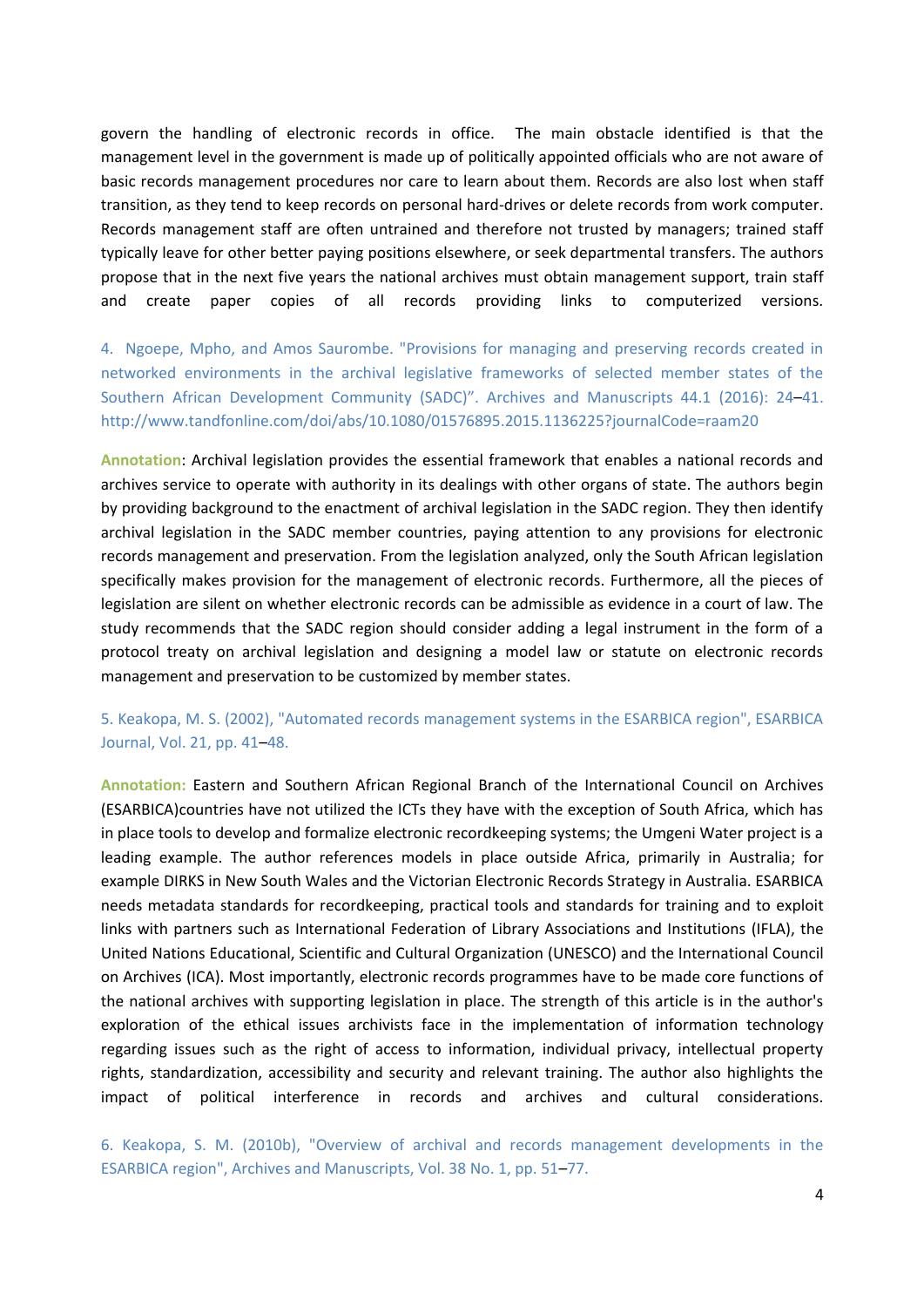**Annotation:** The author begins by discussing the origin of ESARBICA, its objectives, and a brief historical survey of developments in the region. Challenges and progress are demonstrated in these main areas that stem from the colonial era: oral traditions programmes to supplement colonial records (e.g. Oral Traditions Association of Botswana); repatriation of migrated archives, those records that were originally created and maintained by colonial administrators in Africa but were moved out of the continent at the end of the colonial period (e.g. Kenya, Botswana); backlogs of unprocessed records in registries; human resource development, training and staff retention; archival legislation including access to information; preservation, digitization and conservation issues including of e-records; outreach programmes and marketing strategies; and establishment of integrated records management programs. To help cope with the challenges faced by archivists and records managers in the region, the article argues that strengthened archival leadership, and forming partnership with stakeholders, would be a good step in the right direction. The article concludes by proposing that the region needs coordinated efforts and detailed research to find better solutions and inform regional policies in archival and records management developments.

7. Kemoni, H. N., Ngulube, P. and Stilwell, C. (2007), "Public Records and Archives as Tools for Good Governance: Reflections within the Recordkeeping Scholarly and Practitioner Communities", ESARBICA Journal: Journal of the Eastern and Southern Africa Regional Branch of the International Council on Archives, Vol. 26 No. 1, pp. 3–18.

**Annotation**: The authors begin by presenting examples from around the world of the use of records as documentary evidence to promote transparency, for example, in a government related corruption court case in Kenya and during South Africa's anti-apartheid struggle, among others. The authors then focus on the use of archives as tools for facilitating governance and human rights, again using global examples. The authors draw on studies by the International Records Management Trust (IRMT) which shows that efficient records management provides poverty reduction, accountability and effective management of state resources, rights protection, anti-corruption strategies and services to citizens. The authors conclude that for good record systems to exist, archivists and records managers need to work in close collaboration.

## 8. Mnjama, N. (2001), "The Management and Preservation of Personnel Records in ESARBICA Members States", Records Management Journal, Vol. 11 No. 2, pp. 111–120.

**Annotation**: The author states that professional literature on archives and records management pays little attention to the subject of managing personnel records (most are paper based) despite the fact that these records take up significant physical space in public offices and contain rich statistical and administrative data. While most African countries have introduced aspects of automation into the personnel function, most personnel records do not have well-developed retention periods, which increases their growth. Most archives will not take over personal records due to their physical scope nor do they have the regulations and guidelines to manage personnel records. Using survey results, the author analyzes the type of details included in employee files, from general to sensitive and confidential. The author then outlines factors determining the selection and preservation of personnel records per country, including the level of sensitivity, varying retention periods and seniority levels of staff. With regard to freedom of information, the author asserts that employees will increasingly demand both access to their personal records and government rationale for collecting personal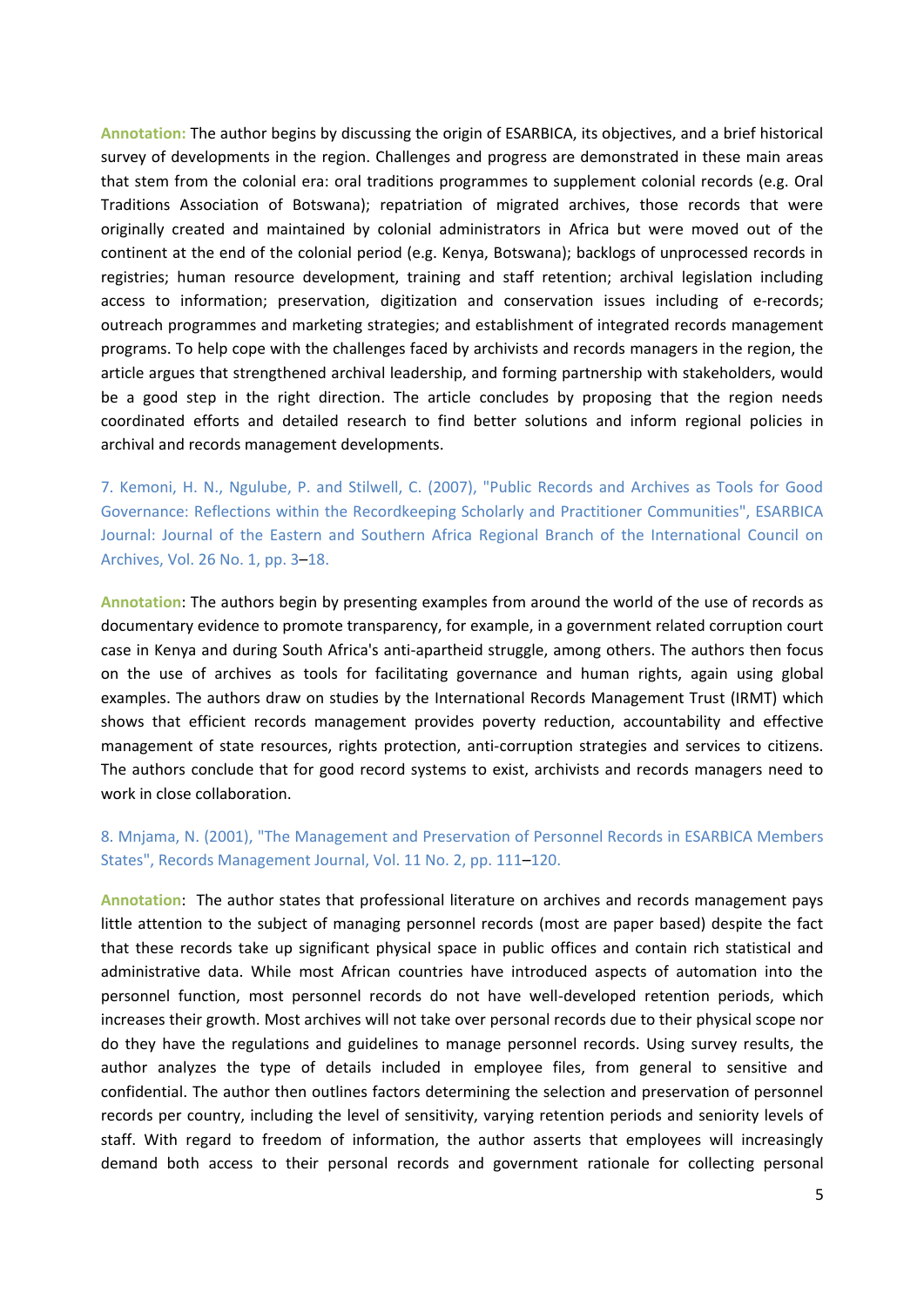information. Employers will need to be equipped to deal with requests for records in a timely manner and ensure that records are accurate and adequately protected.

9. Ngulube, P. (2004), "Implications of technological advances for access to the cultural heritage of selected countries in sub-Saharan Africa", Government Information Quarterly, Vol. 21 No. 2, pp. 143– 155.

**Annotation**: The author uses examples drawn from the literature to demonstrate that most countries in sub-Saharan Africa are not seriously addressing the issues related to the preservation of digital records and archives. For example all of the 34 surveyed institutions had computers, with most used for word- processing. Only one institution had an electronic records management software package. The survey also revealed an acute shortage of trained staff, policies, data migration, appraisal of e-records and legislation. According to the author, archival institutions should take a leading role in managing erecords for the long-term and in policy development. The author also identifies legislation to protect electronic records, skills development, funding, and use of appropriate document management strategies and models as tools to ensure the preservation and access to records in an electronic environment.

10. Ngulube, P. and Tafor, V. F. (2006), "The management of public records and archives in the member countries of ESARBICA", Journal of the Society of Archivists, Vol. 27 No. 1, pp. 57–83.

**Annotation**: It is important that public records and archives are managed efficiently and effectively because the information they contain is the cornerstone of holding government accountable and fostering good governance; in effect public records have a direct impact on individuals' lives. The study examined the role played by the national archives to foster records and archives management in the region, archival legislation and other policies, mission statements, records surveys, funding, skills and experience in the management of public records and archives (staffing), standards compliance, records scheduling and appraisal practices, preservation, electronic records use and preservation, public programming, archival ethics. It provided recommendations for each point.

## 11. Ngulube, P. (2007), "The Achilles Heel of the Preservation of Documentary Materials in Sub-Saharan Africa: Knowledge and Skills or Funding?" Restaurator, Vol. 28 No. 3, pp. 159–168.

**Annotation**: The author states that training at all levels can facilitate the acquisition of the knowledge and skills required in preserving documentary materials. Without this knowledge, the proper allocation of resources cannot occur. The author addresses conflicting opinions within literature as to whether preservation concepts and techniques should be included within the library and information studies educational curriculum and to what level. In a review of the state of preservation training and education in sub-Saharan Africa, the author states that seven of out 27 institutions offer a specific module related to the subject. Alternative methods for acquiring preservation knowledge and skills exist such as through apprenticeship and workshops. The author concludes by stating that national and regional organizations concerned with the preservation of cultural materials (SAPCON (South African Preservation and Conservation Group)and ESARBICA) must support training courses in higher education institutions and foster partnerships with other organizations in the Galleries, Libraries, Archives, and Museums (GLAM) sector. Also, educators must update curriculums to include studies in preservation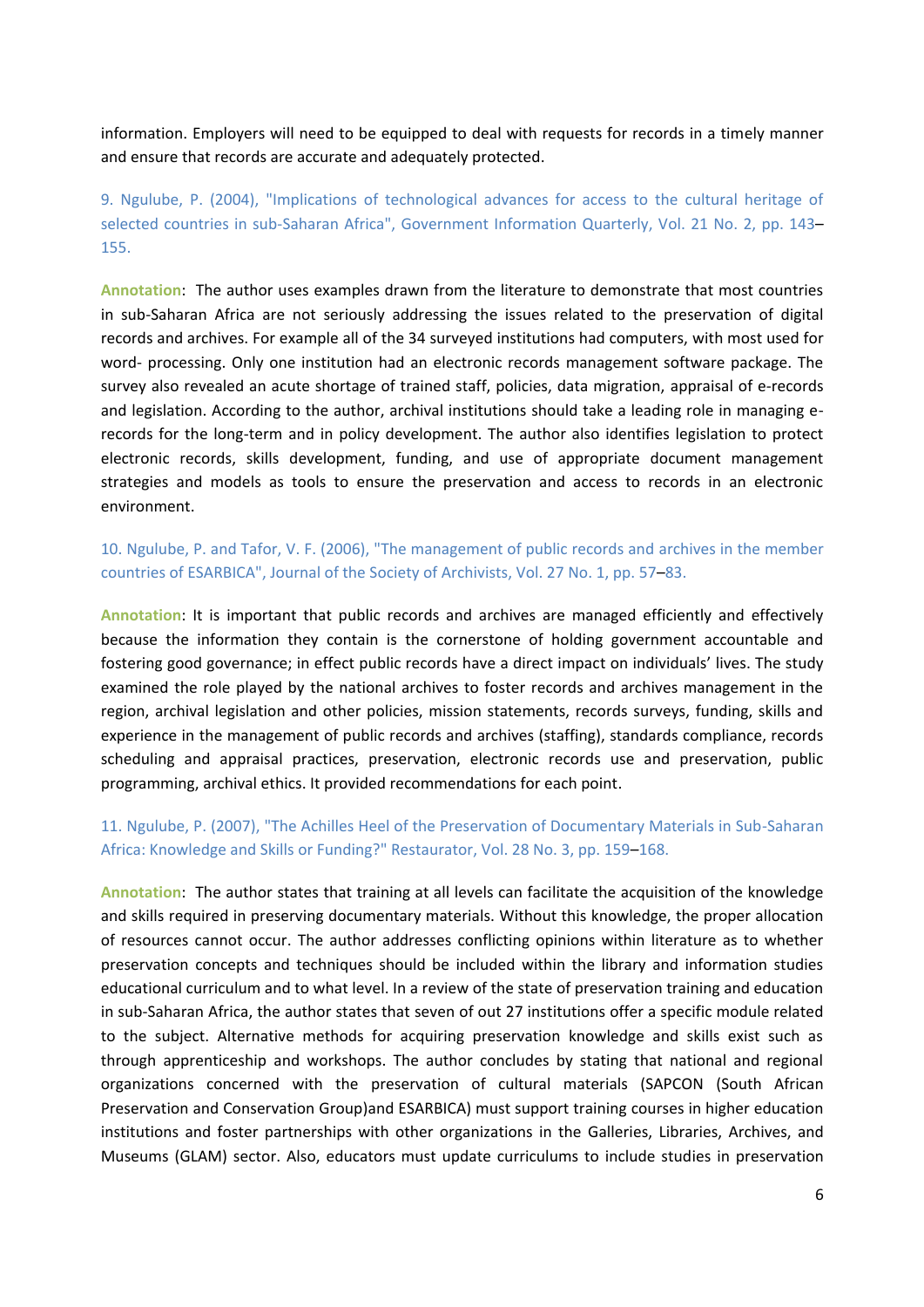#### management.

12. Ngulube, P. (2005), "Environmental monitoring and control at national archives and libraries in Eastern and Southern Africa", Libri, Vol. 55 No. 2-3, pp. 154–168.

**Annotation**: Little attention is being paid to environmental control and monitoring as a collection management strategy worldwide, although the problem is more acute in developing countries. The study showed that the preservation scene in sub-Saharan Africa is in a dismal state although preservation is seen as important. Major factors identified were a lack of commitment and limited funding for preservation activities and lack of key preservation personnel. The questionnaire revealed limited success in subject areas including mission statements, written preservation policies, appropriate environmental standards and collaboration in environmental management activities and funding. In addition to addressing these needs, librarians and archivists must be provided with ongoing guidance and training.

13. Salamntu, L. T. P. and Seymour, L. F. (2014), "A Review of Organizational Benefits Through the Use of Enterprise Content Management (ECM) System in Public Sector Organizations", paper presented at the Third International Conference on Informatics Engineering and Information Science (ICIEIS2014), Lodz, Poland available at: d.researchbib.com/f/7nZwDkAwNhpTEz.pdf.

**Annotation**: The authors examine general conditions that appear to be barriers in achieving expected benefits, e.g. lack of establishment of metrics, lack of resources, inappropriate IT Infrastructure, etc. The authors also provide a summary of IT, operational, managerial, employee and strategic, organizational, and environmental benefits of ECMs, enterprise resource planning (ERPs) and knowledge managements (KMs) drawn from the literature. There is no clear indication as to which benefits are valid for ECM in public sector organizations; these benefits need to be confirmed and verified in an ECM environment particularly in the public sector domain. The authors conclude by examining the context of South Africa, which is investing significantly in ICT but overall does not have a strong IT infrastructure, hence implementing failing IT projects.

#### 14. Stephens, D. O. (1993), "Records management in Africa south of the Sahara", Information Management, Vol. 27 No. 3, pp. 56–58.

**Annotation**: European colonial powers established legal and administrative systems and traditions that have a major impact on current records management. The author first provides information about colonial recordkeeping traditions, primarily the registry system and its characteristics. Moving into the contemporary period, the author provides statistics about the detrimental impact of the region's low Global Natural Product Social Molecular Networking (GNPS) and unstable political status on the infrastructure, staffing and power supplies required for effective records management.

National archival agencies do however exist in most nations in the era, providing crucial services in "sponsoring" records management in the region. The author uses survey data from 1985 to examine which countries have legislation in place regarding records management and archives, which have records centres in operation, vital records programmes in place, retention schedules in place and training programs in place. The author then examines past and current records management practices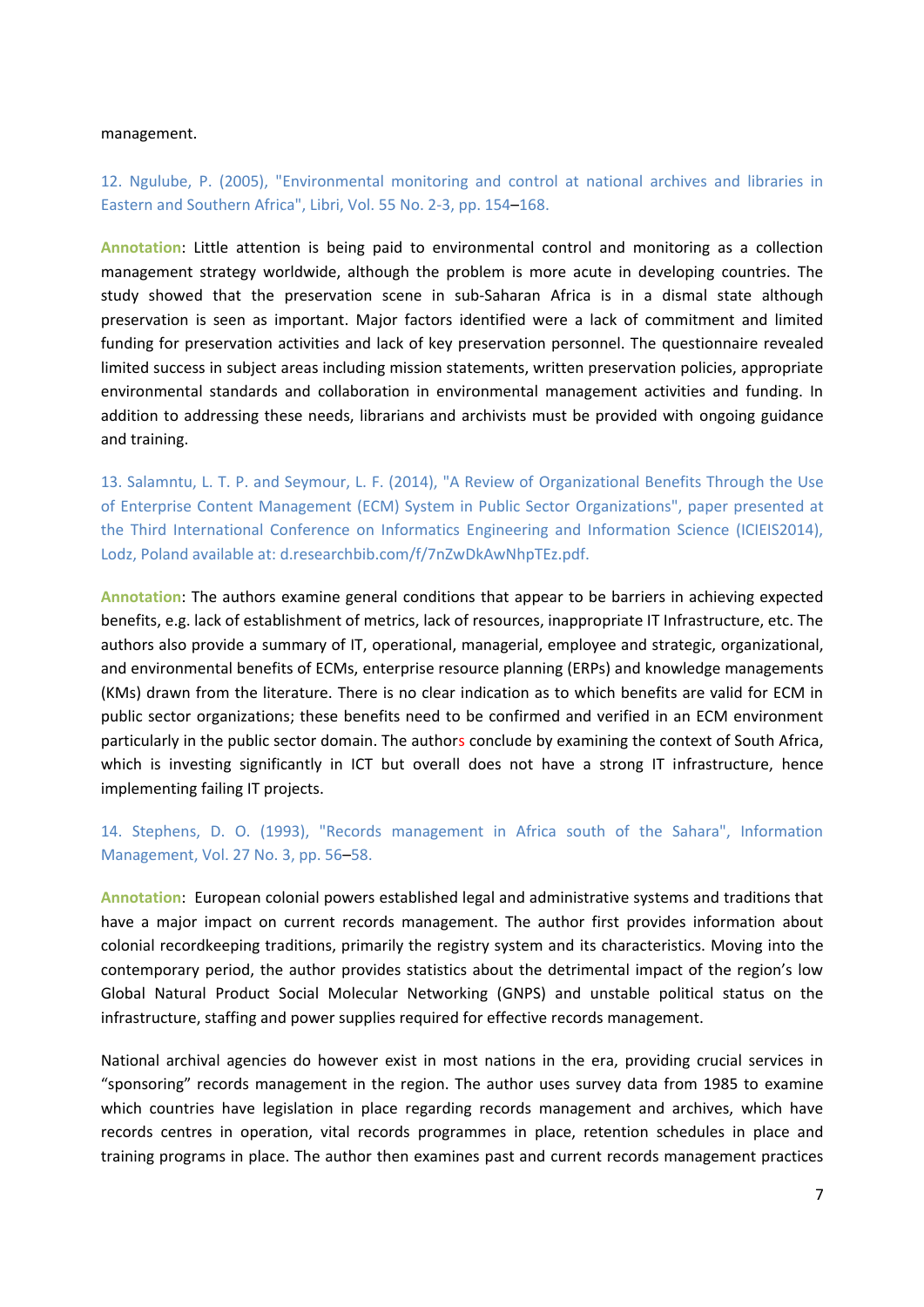in Ghana, Nigeria, Kenya, the Gambia and Uganda to illustrate the negative impact caused by political instability and disregard by governments on the creation and maintenance of records management systems.

#### 15. Thurston, A. (1996), "Records Management in Africa: Old Problems, Dynamic New Solutions", Records Management Journal, Vol. 6 No. 3, pp. 187–199. IN CONNECT

**Annotation:** This article first provides historical context to archives and records management written about in above annotations by Stephens (1993) and Tough (2009). By the early 1990s, national archival services and record keeping systems were in a broken, unsatisfactory state. International donor support featured computerization as part of development strategies and emphasis was placed on transparency and accountability. The importance of establishing sound records management systems was initially overlooked but then emphasized. Awareness grew overall within the government and in the general public as to the importance of preserving important national records. Writing about the future, the author surveys literature that depicts a hopeful future for records management in Africa stemming from the strengthening relationship between those who create information and those who manage it due to the framework of the records lifecycle records. Examples are provided that demonstrate the implementation of successful records management programmes in the region particularly as senior civil servants are giving much greater priority to the management of records. Lastly, support from donor agencies is identified as critical.

## 16. Tough, A. (2004), "Records management standards and the good governance agenda in Commonwealth Africa", Archives and Manuscripts, Vol. 32 No. 2, pp. 142–61.

**Annotation:** The author begins by providing historical context to current records management practices in Commonwealth Africa during the colonial and immediate post-colonial era. The author then examines the role and impact of Public Service Reform Programmes (PSRP) and the impact of major projects, for example, payroll reform and revenue management. Because many PSRP projects are donor funded, the author discusses appropriateness of strategies implemented by external consultants. The study also gauged respondents' awareness and usage levels of ISO 15489 and other external standards for records management. The author concluded with a discussion around progress in the area. Classification schemes represent one area in which collaborative effort might achieve real progress. The National Archives and Records Service of South Africa has the most comprehensive range of policy and procedural guidance available within the African continent and has the potential to become a leading force in the promotion and implementation of records management standards. Another promising development is the Records Management Capacity Framework project being developed by the International Records Management Trust (IRMT).

#### 17. Tough, A. G. (2009), "Archives in Sub-Saharan Africa half a Century after Independence", Archival Science, Vol. 9 No. 3–4, pp. 187–201.

**Annotation**: In the colonial era, archives were typically not established until it became clear that independence was imminent. An exception was the Central African Archives. Accountability was a core concern of record-keeping systems although the conception of it was primarily top-down. During the 1980s this changed and archives were neglected due to civil war, staff retention issues, inadequate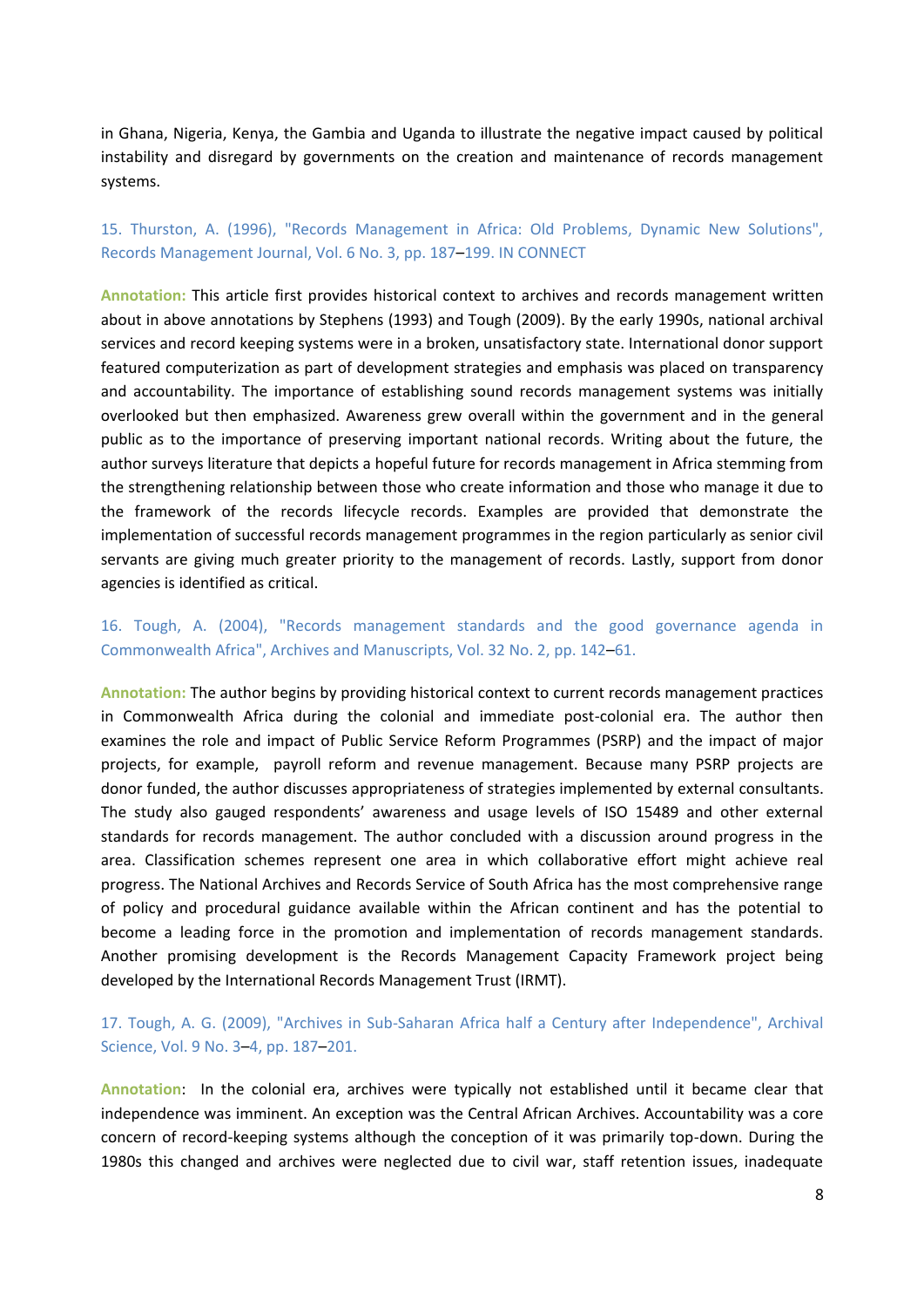resources and economic downturns. Vital records often remained in the ministries rather than being transferred to the archives. The content of archives was colonial-focused leading to problems of interpretation by local staff. Awareness of "gaps" in the archive and "migrated record"´ grew during this period leading to oral history programmes. The author then examines the 1990s, billed as a decade of transformation for national archives and records services particularly in Botswana, the Gambia, Ghana and Tanzania. Challenges existed including the failure to effectively address electronic record keeping implementation due to a lack of skilled manpower and finances, the impact of System Applications Products (SAPs) on public services, kleptocratic regimes and China´s influence. Lastly, the author asserts the apartheid government´s utilization of the archives as a tool to control the past remains unparalleled.

## 18. Tough, A. and Lihoma, P. (2012), "The Development of Recordkeeping Systems in the British Empire and Commonwealth, 1870s–1960s", Archives and Manuscripts, Vol. 40 No. 3, pp. 191–216.

**Annotation**: The authors first discuss imperial control over recordkeeping systems and systems used, primarily the docket system, which required a large volume of well-educated and intelligent people in clerical roles. Churchill called for the creation of a single centralized registry for the Colonial Office to replace the large number of sub-registries. Colonial Office officials were often displeased by local (peripheral) initiative that diverged from the Home Civil Service but did nothing effective to prohibit local practice. Secretariat government gradually came to an end after World War II due to growth of public administration, business, physical space and the introduction of ministerial governments who wanted their own separate registry systems. After independence, a Department of Technical Cooperation (DTC) supported development work and technical and scientific advisory functions, including recordkeeping, of the Colonial Office, which ceased to exist in 1966. The DTC in 1964 was renamed the Ministry of Overseas Development. Overall, drivers of peripheral initiatives included the availability of skilled staff, the need to maintain security, practical day-to-day needs, diverging work patterns of colonial capitals and district administrations and the development of integrated registry systems.

#### **BOTSWANA**

19. Botswana Government. (2011), "E-Government Strategy", available at: http://www.gov.bw/Global/Portal%20Team/1Gov\_Strategy\_Doc\_2013.pdf (accessed 15th November 2015).

**Annotation:** Botswana's National e-Government Strategy 2011–2016 outlines seven major programmes and approximately 25 interrelated projects to move appropriate government services online, significantly improving public service delivery and accelerating the uptake and usage of Information and Communications Technology (ICT) across all segments of society. Included in the report is a focus on the 20-year-old Government Data Network (GDN), the basic technology platform for the rollout of e-Government services, which requires a major overhaul. Other projects explained include the Government Web Portal, which will provide over 300 services, the introduction of e-Government selfservice kiosks located in high-density service centres. The report states that the country's legislation will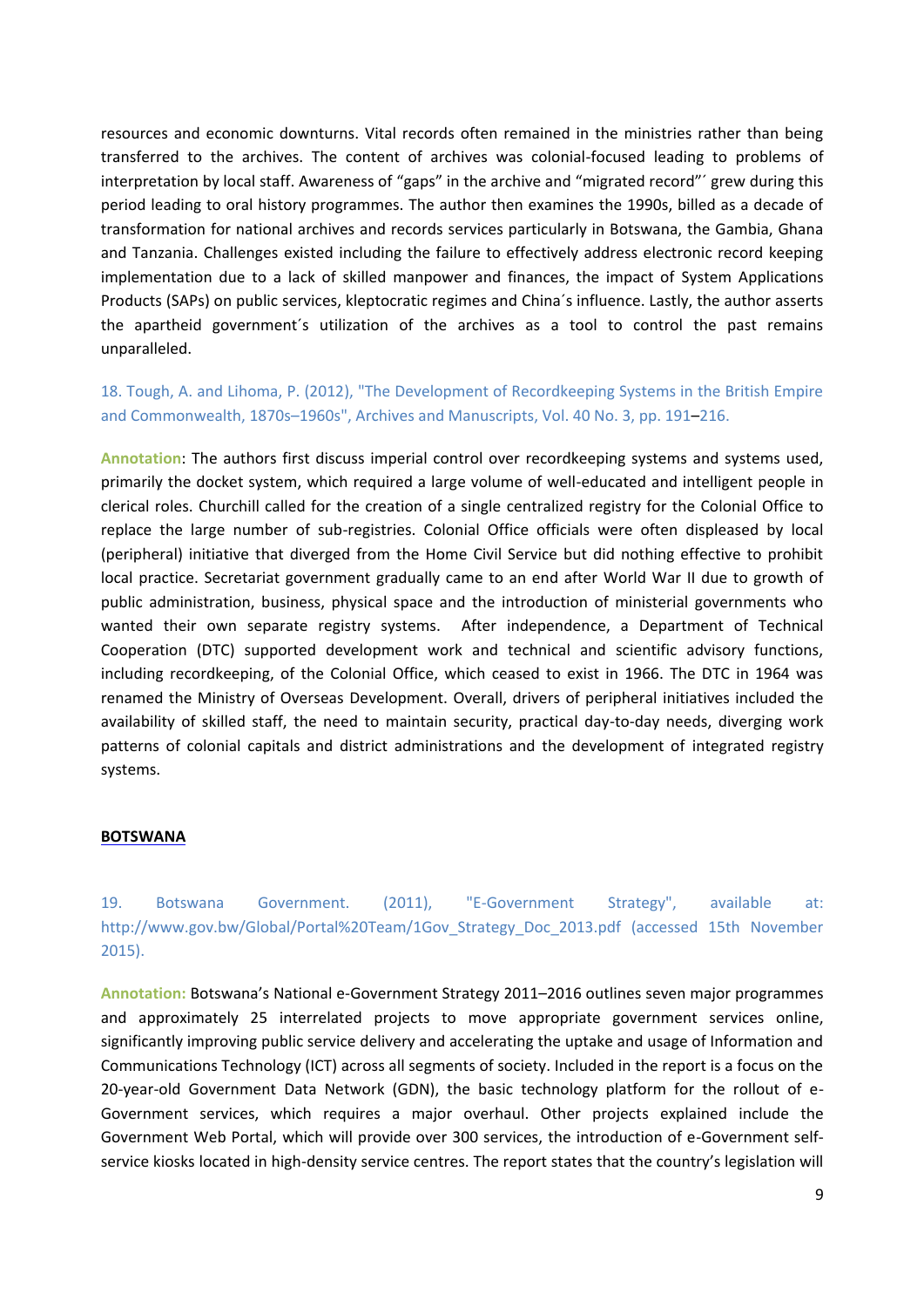also be overhauled and there will be an overall strengthening of IT governance, standards, policies and procedures. Spillage into the next planning period is expected. Over 1000 people and many organizations were consulted.

20. Botswana Government. (2004), "Maitlamo: Botswana's National ICT Policy", Gaborone: Botswana Government, available at: http://www.bits.org.bw/downloads/MAITLAMO\_NATIONAL\_ICT\_POLICY.pdf (accessed 27th November 2015).

**Annotation:** The report first references an ICT Benchmarking and Best Practices Report was produced during the development of the National ICT Policy, completed in May 2004; seven countries were selected as relevant ICT benchmarks. It examined these ICTs/connectivity areas: Homes and Communities, Healthcare, Learning, the Marketplace and ICT Sector, Government, ICT-enabling Infrastructure, ICT-enabling Legislation. In addition, an e-Readiness Assessment was completed in June 2004 that "showed that Botswana's level of e-readiness was a contrast of extremes" (p. 60). For example Botswana has a world-renowned legal system and sophisticated Government Data Network and Police Private Network but telecommunications service quality is described as inadequate by members of the government and the private sector. The report also includes a Legislative Gap Analysis, which identifies problems, for example, the lack of comprehensive legislation to deal with the protection of personal privacy, and makes proposals for legislative and legal policy development. The report concludes with a report of the Maitlamo Legal Task Force Advisor with recommendations in the following areas: e-commerce legislation; protection of the e-commerce consumer; digital signatures; protection of personal privacy; security of information systems and networks; and cyber-crime and "inappropriate content" and lawful access.

21. Bwalya, Kelvin Joseph, Peter Mazebe Sebina, and Saul C. Zulu. "Freedom of Information as a Catalyst for Responsiveness in the e-Government Environment: A Closer Look at Botswana". Digital Solutions for Contemporary Democracy and Government (2015): 135. https://goo.gl/KMAKoj

**Annotation:** As of 2014 (the publication date of the chapter) Botswana had not yet enacted a freedom of information (FOI) act despite it being included in a key vision principle for the country as per 1997 legislation. Attempts at tabling FOI in parliament occurred in 2012 however the ruling party (the Botswana Democratic Party) voted against it, informing the house that it would have its own version of the Bill passed in the next parliament session. The authors then provide examples of the government's investments in e-Government implementation such as the creation of the National ICT policy (Maitlamo) and National Development Plan (NDP) 10 in 2007. The government must now carry out the systematic approach to its implementation. FOI may also help the government of Botswana achieve its commitment towards the attainment of a knowledge-based economy during the period of the 10. NDP (2009-2016) 10.

22. Bwalya, Kelvin Joseph, Saul FC Zulu, and Peter Mazebe Sebina. "Knowledge Management and Electronic Records Management in the Realm of E-Government: Case of Botswana". Digital Solutions for Contemporary Democracy and Government (2015): 166.

**Annotation:** KM (knowledge management) is a multi-dimensional phenomenon and its strategies must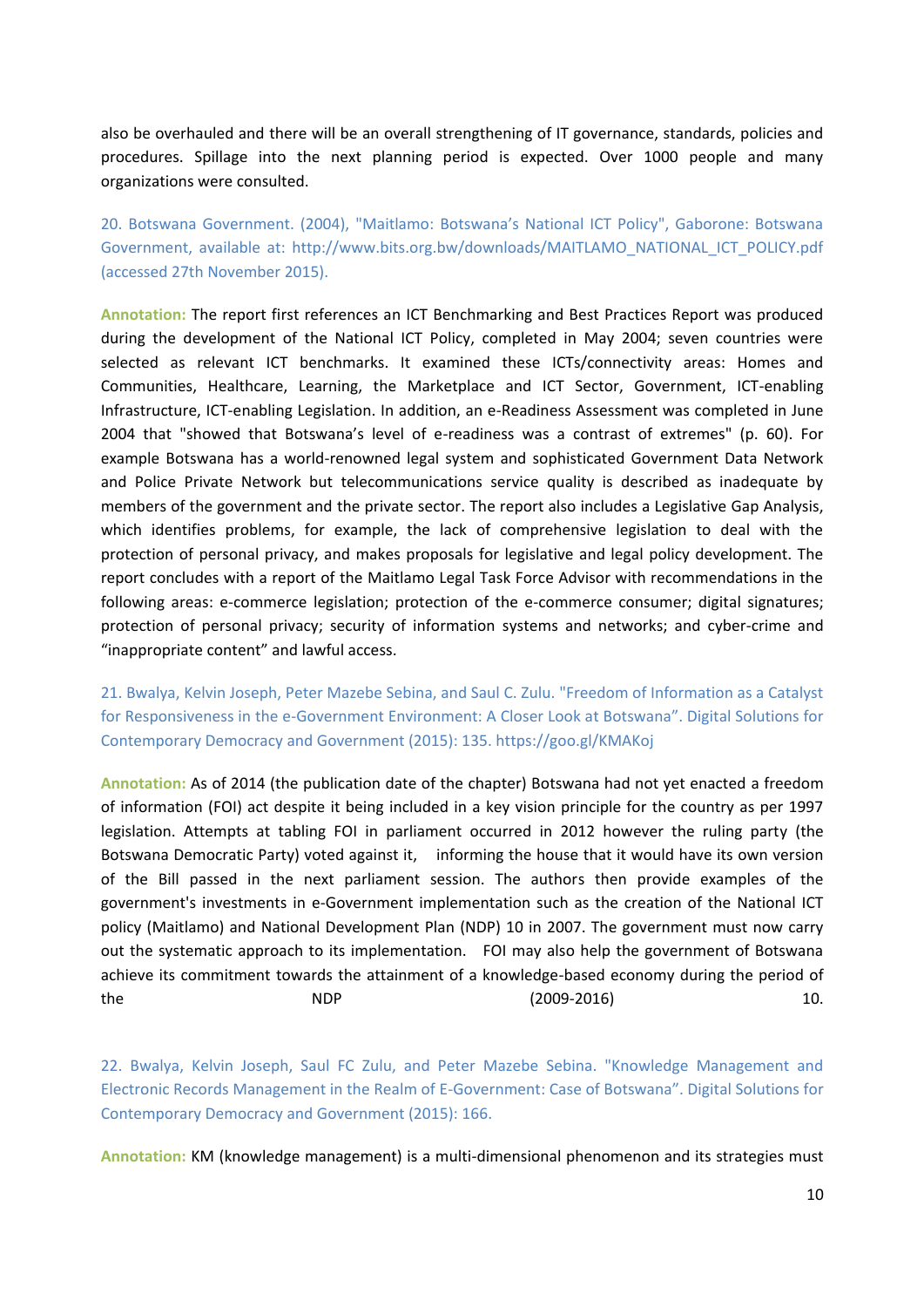therefore also be multi-faceted emphasizing the local context. It is important that e-Government and KM be logically linked with records management. E-Government can mitigate corruption, increase costeffectiveness and is a platform where citizens can participate in decision-making regardless of their socio-economic status, thus promoting democracy. Through the use of a literature review, the chapter presents the history of records management in various African countries to show the endeavors. Then a long list of challenges to implementation is provided as well as implementation challenges to the appraisal of e-Records. The "promises" of creating e-government strategies embedded with Records Management (RM) and Knowledge Management (KM) and local context is discussed. The authors state that the Botswanan media reports poor record keeping practices in the public sector. They provide historical context on the establishment of BNARS (Botswana National Archives and Records Services), the Total Records and Information Management (TRIM) records management software and the objectives of the implementation by the government of its e-Government program in 2008. The authors look at the goals of records management on e-Government platforms, as per NARA in 2005. They lastly call for the need for empirical research into the ramifications caused by the limited initiatives towards implementing e-records in the country's public sector organizations.

## 23. Bwalya, K. J. (2010), "E-Government Implementation in Botswana: A Snapshot View", E-Government, Vol. 20 No. 2.

**Annotation:** The author notes that a dedicated e-Government team has been mandated to promote e-Government projects to citizens and evaluate the value of current information and communication technology (ICT) infrastructure projects such as erecting a dedicated Kgalagardi radial fibre network and the erection of a new government data network (GDN). In addition, through efforts by the government and stakeholders, the Botswana Telecommunications Authority was established to act as a legal and regulatory framework and Botswana now subscribes to regional submarine cable systems. The author notes that these initiatives come with both large opportunity and financial costs. The survey of Francistown residents found that a majority of citizens do not appreciate the value of the e-Government applications. Although citizens can now download forms from the e-Government portal, overall very few individuals have exploited the public services offered through the portal. Survey respondents identified a lack of e-Government awareness campaigns. The respondents identified the following as the major possible uses of e-Government applications: retrieval of current information on government policies, laws and other relevant decisions; platform for online voting (e-Democracy); buying and selling of goods and services (e-Commerce); meaningful interaction platform for individuals and the government; and ICT platform for responsive decision and/or policymaking.

24. International Records Management Trust. (2008), "Fostering Trust and Transparency in Governance: Botswana Case Study", London: International Records Management Trust, available at: http://www.irmt.org/documents/building\_integrity/case\_studies/IRMT\_Case\_Study\_Botswana.pdf (accessed 27th November 2015).

**Annotation**: The study first provides background of the introduction of Land Boards in 1968 (via the Tribal Land Act), which in general had poor levels of recordkeeping and transparency. Starting in 2002 various attempts have been made to introduce electronic systems to support the management of land information. Individual land boards or sub-boards have also tried to establish better control over their records and land information by creating their own databases. The systems currently in place is the web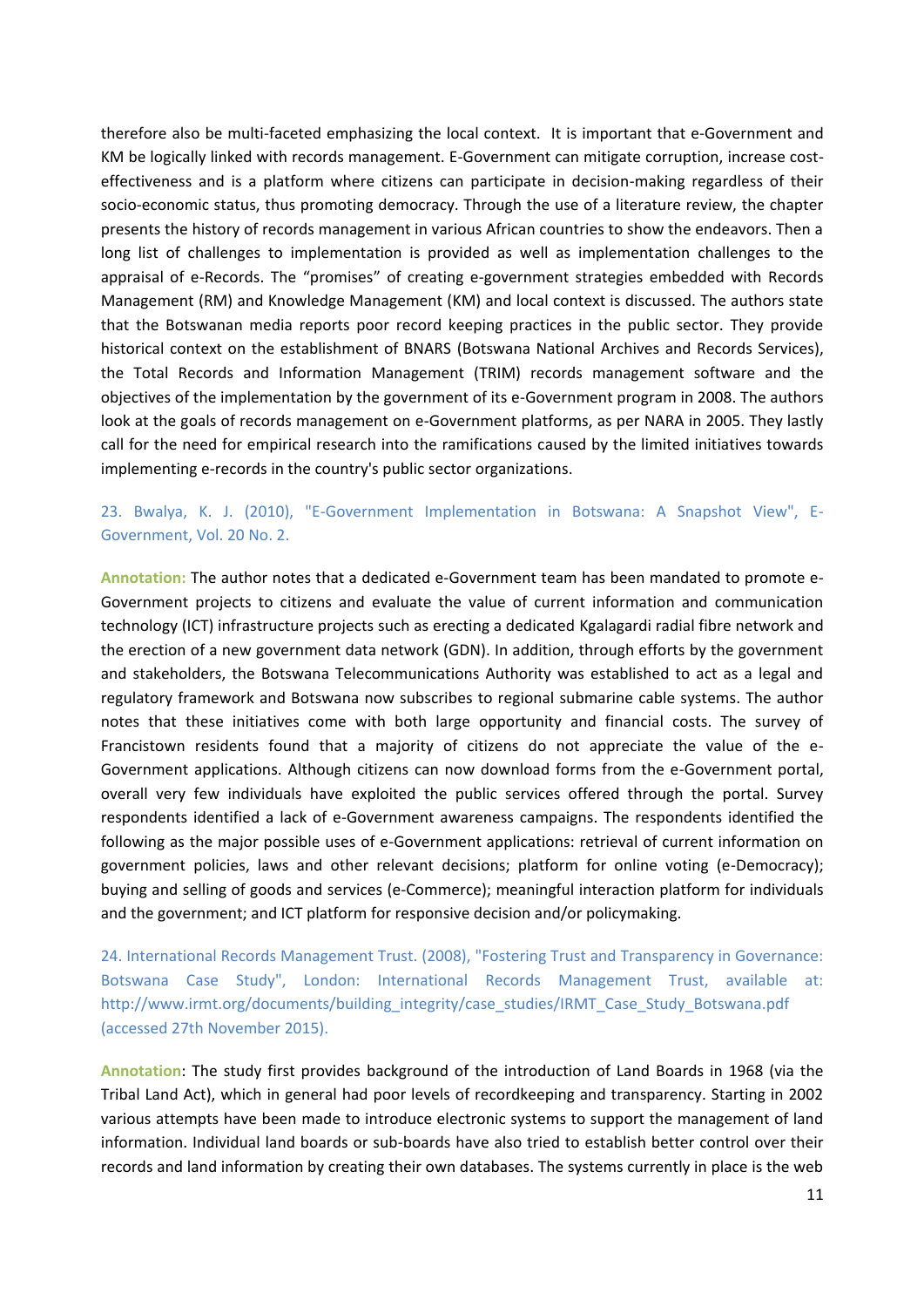based Tribal Land Information Management System (TLIMS). However, at the time of writing, only two pilots of the system had been undertaken. The article examines the challenges faced in implementing TLIMS, including inaccurate input data, computer illiterate staff, and issues faced by users with low bandwidth. The report lastly notes the need to strengthen the management of records in both electronic and paper formats as a basis for strengthening data integrity and protecting the vital evidence that the records contained.

25. Kalusopa, T. (2008), "Challenges of digital heritage materials preservation in Botswana", ESARBICA Journal, Vol. 27, pp. 171–202.

**Annotation**: The article begins with a discussion of the global status of initiatives in digital preservation, including in Africa, the Digital Imaging Project of South Africa (DISA). Universal efforts in digital material preservation is then explored, namely those led by IFLA and UNESCO. The UNESCO study sought to establish the current situation regarding digital materials preservation in national archives, libraries, museums, media organizations and other public institutions using heritage materials. The study identified gaps in the following areas: standards on digital preservation, storage of digital heritage resources, methods of storage, access policies, policy and responsibility, staffing and training, future digital preservation plans. Appropriate recommendations and implementation such as enhancing national policies, legislation, national coordination for digital material preservation initiatives or programmes, human resource capacity building, standardization, research and development, disaster planning and recovery the strategies have been suggested. This is a similar study to Ngulube (2007).

26. Kalusopa, T. (2010), "E-record readiness – Can we build a contextual and conceptual framework for labour organizations in Botswana?" ESARBICA Journal: Journal of the Eastern and Southern Africa Regional Branch of the International Council on Archives, Vol. 29 No. 1.

**Annotation**: The author begins with broad definitions of e-readiness and labour organizations and then focuses on the slow and less-than-eager adoption by labour organizations of information and communication technology (ICT). The author states that labour organizations have an influence in socioeconomic governance therefore, there is now a growing interest in how they can use information in an e-environment to build capacity and meet objectives. The author then reviews literature that demonstrates how within the United States of America labour organizations are using ICTs to manage information to their advantage and then discusses the technological infrastructure required to facilitate access to ICTs. African governments have used e-record readiness tools created by the World Bank and the IRMT. However, there is no institutional knowledge on the extent of their merits or demerits. In SADC countries, membership in labour organizations is at an all-time low and organizational structures are crumbling due to fragmentation and a lack of capacity and resources. The depth and breadth of ereadiness and e-record readiness of labour organizations is critical for their survival and relevance to national development. The government in Botswana has continued to make progressive investments in the ICT sector since the 1990s and has put in place a National ICT policy and various pieces of legislation. Within the literature there has been little examination of the impact of ICTs in Botswana's labour organizations or how the use of e-records in the organizations could be integrated in promoting or being part of broader e-government initiatives. The author concludes by calling for further discussion on the applicability of tools to Botswana's labour organizations (e.g. whose point of view to take, different frameworks to develop from existing tools) and further inquiry into the efficacy of most e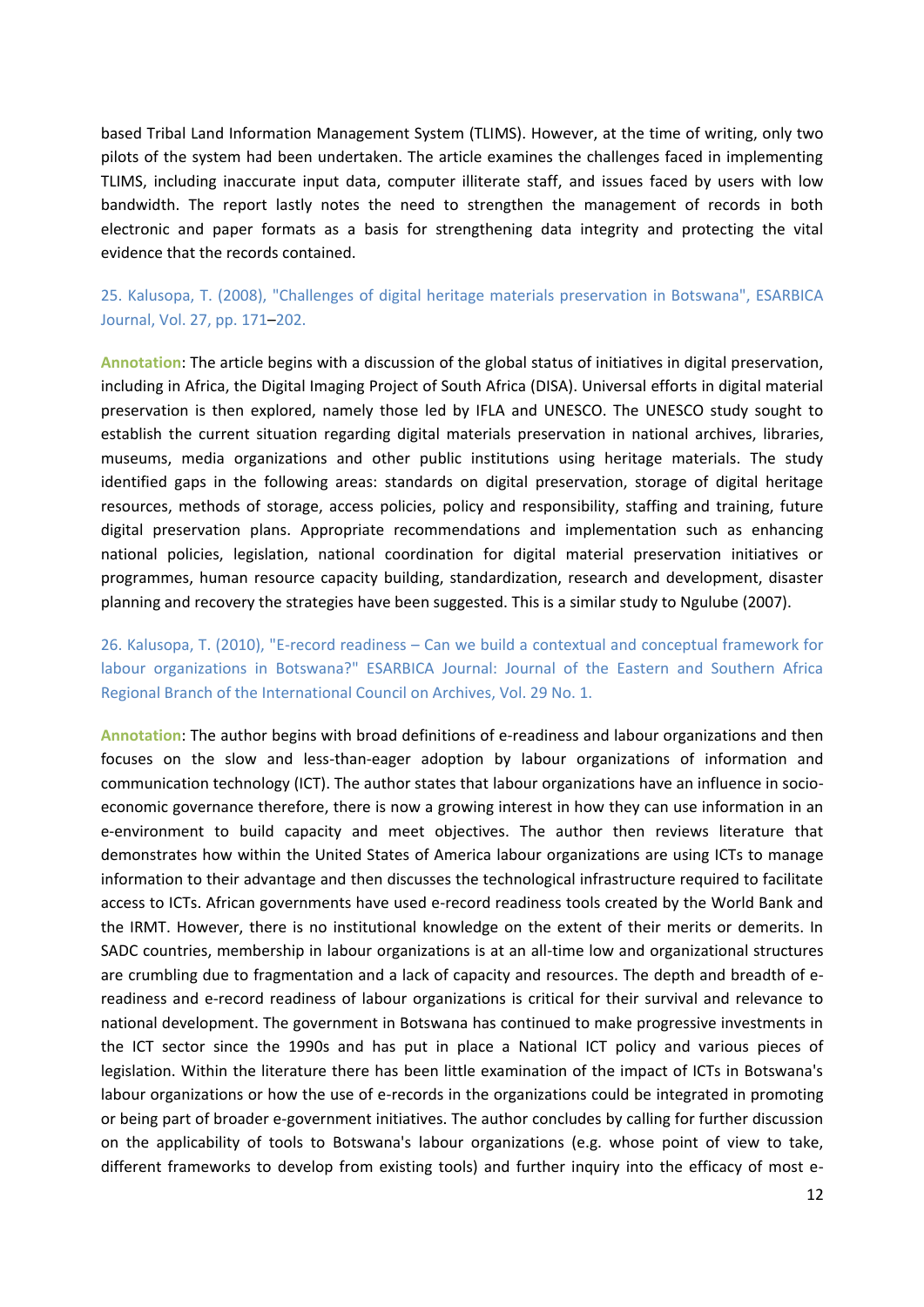records readiness assessment tools in terms of content and measurement, outputs and benefits, management and implementation.

#### 27. Kalusopa, T. (2011), Developing an E-records Readiness Framework for Labour Organizations in Botswana. PhD thesis, University of South Africa.

**Annotation:** The objectives of the study are to assess ICT uptake and use in labour organizations in Botswana; to establish the current record management practices in the labour organizations; to ascertain the depth and breadth of e-records readiness for the organizations based on existing assessment tools; to ascertain the best-practice framework of the integration of ICTs in the management of records in the organizations; to establish the extent to which the labour organizations are integrated in the national e-readiness strategies ; to suggest a framework that may be appropriate for measuring e-records readiness in the organizations; to make recommendations in relation to the general management of e-records and information management in the organizations. The study used a quantitative paradigm and employed a survey research strategy. The survey population was all of the 50 registered labour organizations in Botswana. The study adapted the IRMT e-records readiness tool. Overall the author positions the need to develop a clear framework for understanding e-records readiness as the basis for records and information management as well as the overall integration of the labour organizations in the e-environment in Botswana.

## 28. Kalusopa, T. and Zulu, S. (2009), "Digital heritage material preservation in Botswana: problems and prospects", Collection Building, Vol. 28 No. 3, pp. 98–107.

**Annotation:** This study provides a wealth of statistical information from its survey of 26 national heritage institutions in Botswana such as the National Archives, libraries, museums, hospitals, media organizations and officials from the Department of Information Technology (DIT). The study focused on document production; digital heritage material preservation; selection criteria used; standards on digitization; storage of digital resources; methods of storage of digital heritage materials accessing digital heritage materials; staffing and training for digitization; policy and responsibility; and future digital material preservation plans. Findings revealed weak policy formulation on digitization both at the institutional and national levels; weak legislative framework for digital preservation; ill-defined national digitization co-ordination for digitization activities at institutional, national and regional levels; lack of awareness about the potential of digital preservation by national heritage institutions; a dearth of human resources for digitization; and lack of common standards on digital heritage materials preservation in Botswana. The authors recommended that a framework to create a conducive environment for sustainable digital heritage material preservation in Botswana should be put in place. The framework should be anchored on national policies and coordination, legislation, human resource capacity buildings, standardization and the development of disaster planning and recovery.

29. Kalusopa, T. and Ngulube, P. (2012), "Record management practices in labour organizations in Botswana: original research", *South African Journal of Information Management*, Vol. 14 No. 1, pp. 1– 15.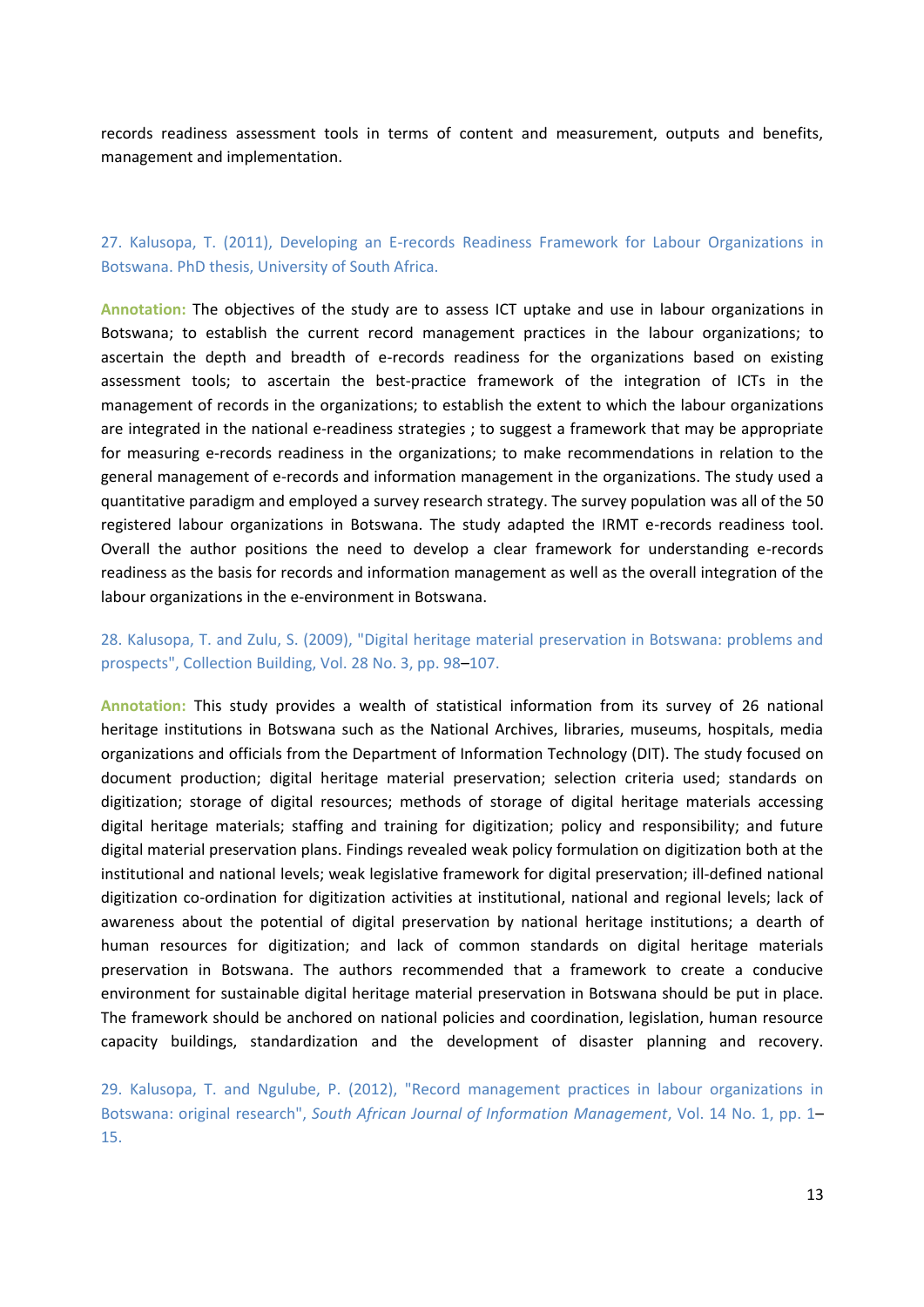**Annotation**: Labour organizations often handle members' cases, disputes and financial obligations that require evidence therefore it is in their interest to ensure that there is confidence about the authenticity of the records they create or capture. The survey revealed most organizations are paperbased and demonstrated considerable confusion about retention requirements. Detailed guidance exists for labour organizations to use to manage their records. The Botswana National Archives and Records Services (BNARS) Act of 1978, as amended in 2007, has a strong emphasis on managing records in the public service which does not extend to organizations such as labour organizations. Organizations will need to develop internal policies, standards and procedures to enable them to fulfill the statutory obligations and to improve their operational efficiency. They could use other countries, like the United Kingdom, Australia, the USA and South Africa as models. The critical need for skills development of staff could benefit from the establishment of short-term training programs. Throughout, the article provides a useful application of ISO 15489 and ISO 15489.

## 30. Keakopa, S. M. (2006), Management of Electronic Records in Botswana, Namibia and South Africa: Opportunities and Challenges. PhD thesis, University of London.

**Annotation**: Data was collected using questionnaires, interviews and discussions with key personnel within the ICT industry, government agencies and national archives in the three countries. The thesis is broken down into three main topics, each with its own chapter, pertaining to all three countries: background to ICT development; use and impact of ICT in government agencies; national archives' strategies for managing electronic records. The author also employed the use of the following four main themes, applied to each broad topic: coordination and implementation of ICT initiatives; ICT infrastructure availability and accessibility; facing the challenges in ICT development; the ICT industry and knowledge of recordkeeping. The author concludes with seven broad recommendations such as awareness raising and staffing. This thesis is very relevant and useful for the AFO4 literature review.

## 31. Keakopa, S. (2009), "A critical review of the literature on electronic records management in the ESARBICA Region", ESARBICA Journal, Vol. 28.

**Annotation**: The article begins with a literature review of widely discussed problems associated with the impact of technology on recordkeeping in a global context, including technological obsolescence and long-term preservation, concerns of authenticity and reliability and accessibility and lack of privacy due to a lack of data legislation. The author then examines research activities in developing countries, highlighting that IRMT is planning to develop web-based training materials for professionals in eastern and southern Africa.

Focusing next on the ESARBICA region, the author states that little literature has been produced on electronic record keeping. The author briefly references articles written since 1991 to demonstrate that the existing literature examines the challenges of managing electronic records but neglects to suggest practical solutions for managing such records either broadly or specifically in the context of an African environment. Instead these articles primarily demonstrate concerns and challenges of e-recordkeeping. Botswana is specifically referenced in an article by Barata et al that discusses inadequacies in managing paper and electronic financial records.

32. Mampe, G. and Kalusopa, T. (2013), "Records management and service delivery: the case of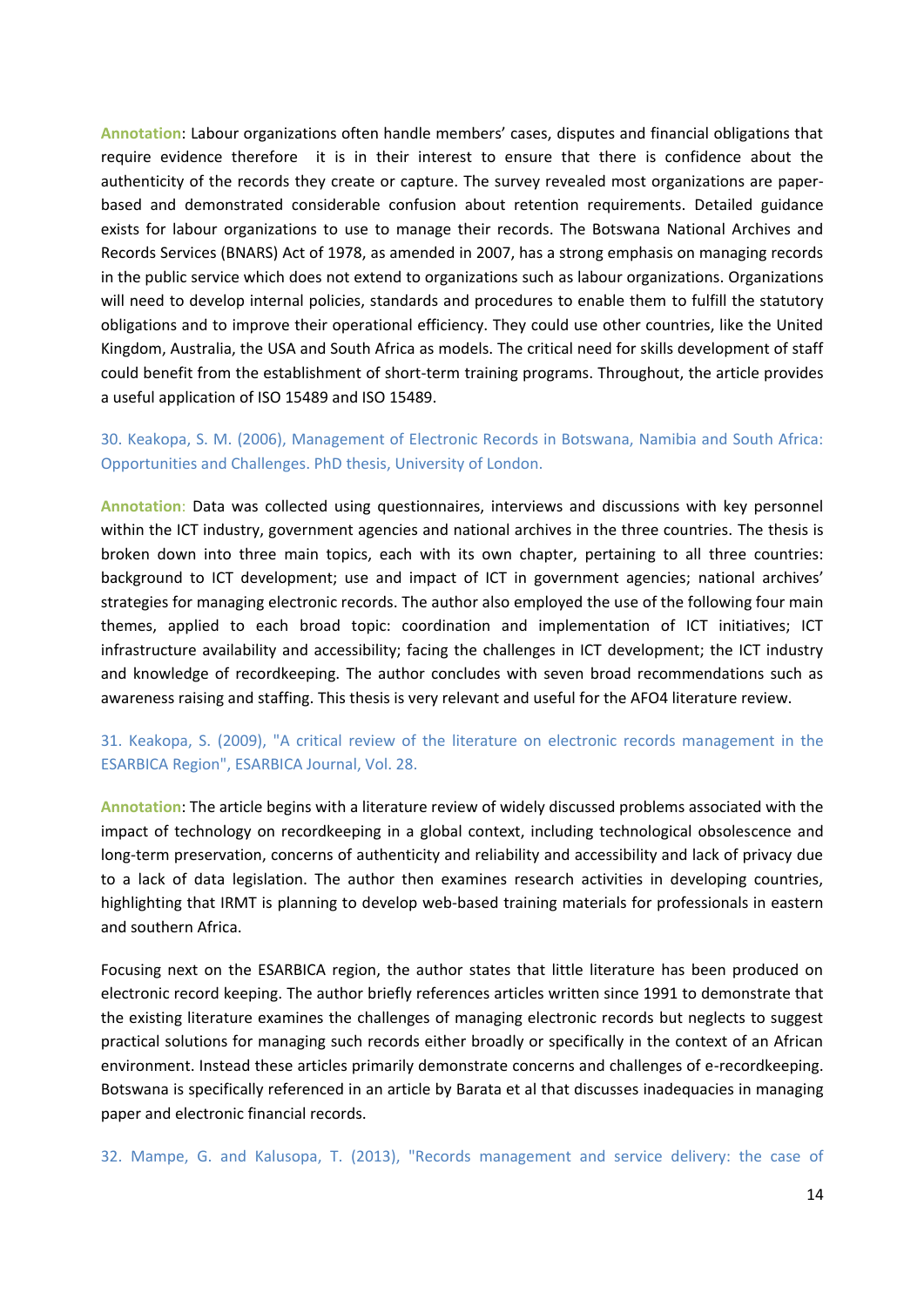Department of Corporate Services in the Ministry of Health in Botswana", Journal of the South African Society of Archivists, Vol. 45, pp. 2-23.

**Annotation**: The World Health Organization (2009) report on Botswana identified inadequate utilization of information as one of the factors undermining health service delivery by the Ministry of Health. Drawing on a documentary review, the authors assert that ministries and departments in Botswana are required by the government to assume a systematic and organized approach to the management of public records. Their study results reveal that the records management system in the Ministry's Department of Corporate Services (DCS) was inefficient and did not effectively support public service delivery.

According to the authors, records management personnel and records users lacked direction and guidance on how to efficiently and effectively execute their duties. Security and preservation measures were not effective and even though the DCS generated and used e-records, there were no strategies for their management, few computers and personnel lacked ICT skills. The study recommended that a regulatory framework for records management should be developed and implemented and that management should identify training needs for records users and records management personnel.

## 33. Mnjama, N. (2000), "Managing records for ISO compliance: record keeping at the Botswana Meat Commission", Information Development, Vol. 16 No. 2, pp. 70–74.

**Annotation**: This article begins by examining various clauses within the ISO 9000 series, which require the creation and maintenance of quality of records. The author then provides an administrative history of the Botswana Meat Commission (BMC) including the major departments concerned with beef production. Their entry into the South African Bureau of Standards (SABS) and then into the European market required ISO accreditation. The BMC hired experts, including the author, to consult on developing records retention schedules, file classification systems, established a records centre, and trained clerical staff and managers. They carried out a two-phase programme involving staff interviews to identify problems followed by the development of a draft records retention schedule followed by a pilot implementation before full implementation. The author concludes there is no singular formula to achieving ISO certification but that this will be a growth area as more organizations strive to obtain it, especially companies in the South.

## 34. Mnjama, N. (2010), "Preservation and management of audiovisual archives in Botswana", African Journal of Library, Archives & Information Science, Vol. 20 No. 2, pp. 139–148.

**Annotation**: The author suggests that in developing countries, audiovisual material might be viewed as of greater importance than text because of higher levels of oral literacy. In Botswana only 28.6 percent of organizations have a programme for the digitization of audio-visual materials. Botswana's National Archives only has a small audio-visual section. This neglect is due to inadequate collection acquisition policies and retention schedules for audio-visual material; no legal framework requiring creators of audiovisual materials to deposit their works; inadequate storage facilities; lack of trained personnel in audio-visual archiving; inadequate funding; lack of a national register on audiovisual material; changing technologies and obsolete equipment; copyright requirements. The author concludes by providing strategies including that the National Archives should identify specific institutions which have adequate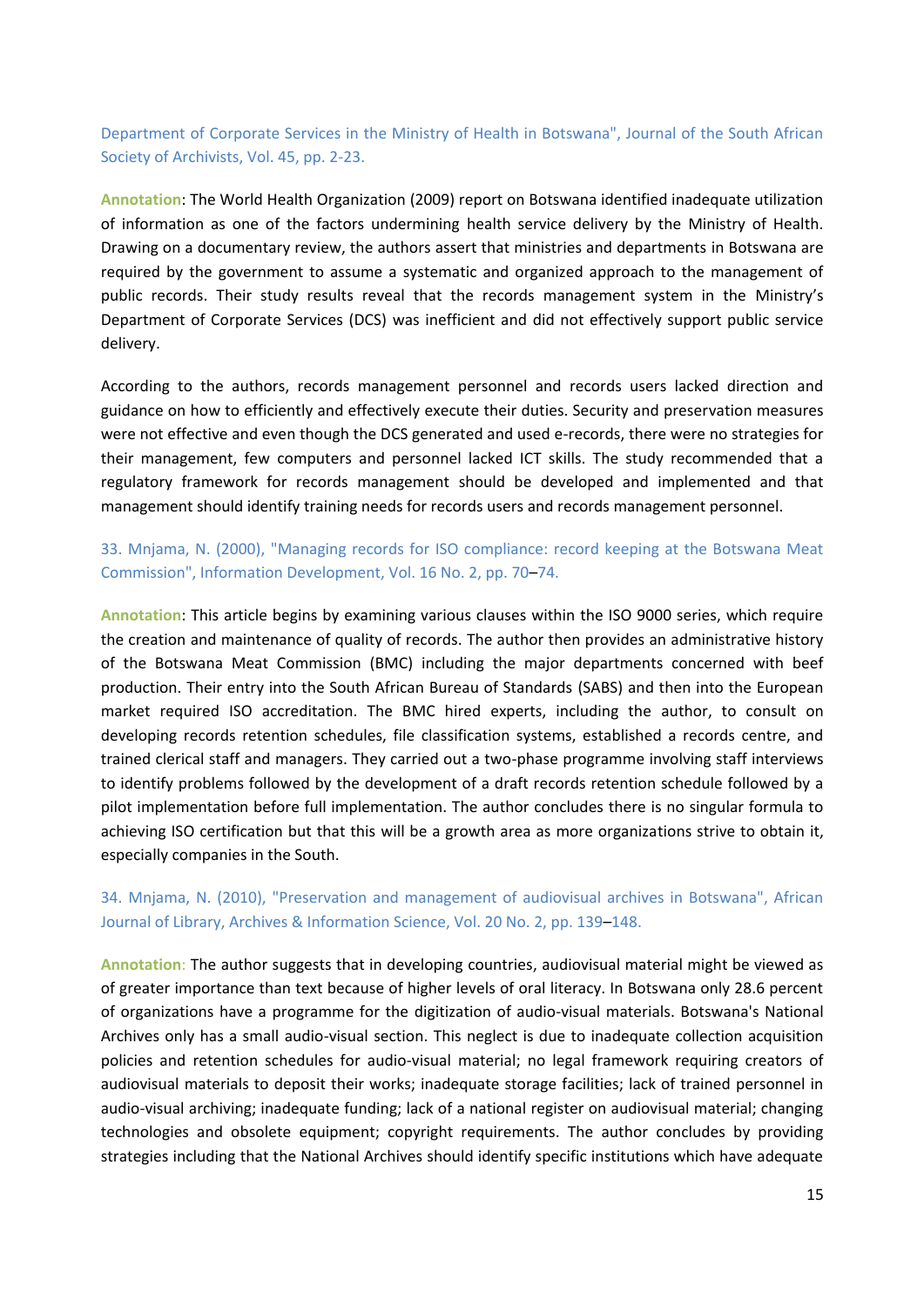storage facilities to be places of deposit for specific audiovisual materials; establishment of collection policies and a national coordinating office; specialist training, the creation of a national register.

## 35. Moatlhodi, T. M. (2015), An assessment of E-records readiness at the Ministry of Labor and Home Affairs Headquarters in Botswana. Master's thesis, University of Botswana.

**Annotation**: Research data for this study was acquired through semi-structured questionnaires, semistructured interviews, and observations of records management staff, action officers (records users) and IT Manager. The author first examines the following issues via a literature review: e-records readiness, e-readiness and e-government in Africa, the ESARBICA region, and Botswana; the impact of ICTs on e-records and e-government in Botswana; the importance of e-readiness and e-records readiness in e-government; empirical studies on e-records readiness; a discussion of e-readiness tools. The author's findings revealed overall that the level of e-records readiness at Botswana Ministry of Labour and Home Affairs (MLHA) is not at the required level for implementation of an Electronic document and records management system (EDRMS) solution. This reasons for this include: a lack of awareness on the legal and policy framework for records and information management; a lack of compliance to and awareness of policies, standards, tools, procedures and responsibilities for records management; inadequate resource capacity and training for records management staff; low internal awareness of records management programme; high level of commitment by management to the National Archives Records Management System (NARMS) pilot project but a lack of actual project ownership by senior staff. The author concludes with recommendations, highlighting in particular the leadership role that the Botswana National Archives and Records Services (BNARS) should play.

# 36. Moloi, J. (2009), "E-records readiness in the public sector in Botswana", ESARBICA Journal, Vol. 28, pp. 105–127.

**Annotation**: Prior to this study no e-records readiness assessments had been carried out in Botswana. The study population included 45 respondents from within each of the nine government ministries plus the directors of Botswana National Archives and Records Services and the Department of Information Technology. The study found that although e-records are accepted and used as "official" working documents, they are not admissible as evidence of business transactions due to the lack of a policy and legislation for managing e-records. The author noted that National Archives Act is being revised to accommodate the management of e-records in Botswana but that a lack of staff training would impede any progress in this area. The study lastly found policies were not in place around e-mail management and systems were not in place to capture and preserve e-records. Overall, while computerization is increasing, the management of e-records is often left to chance due to the absence of planned erecords management systems.

## 37. Moloi, J. and Mutula, S. (2007), "E-records management in an e-government setting in Botswana", Information Development, Vol. 23 No. 4, pp. 290–306.

**Annotation**: The authors begin by reviewing how Africa lags behind in the management of e-records and the use of ICT due to its oral-based social traditions, lack of legal and administrative frameworks and skilled staff. E-records management in Botswana is still in its infancy although the country has a fairly modern technical infrastructure that is capable of providing e-government services to the general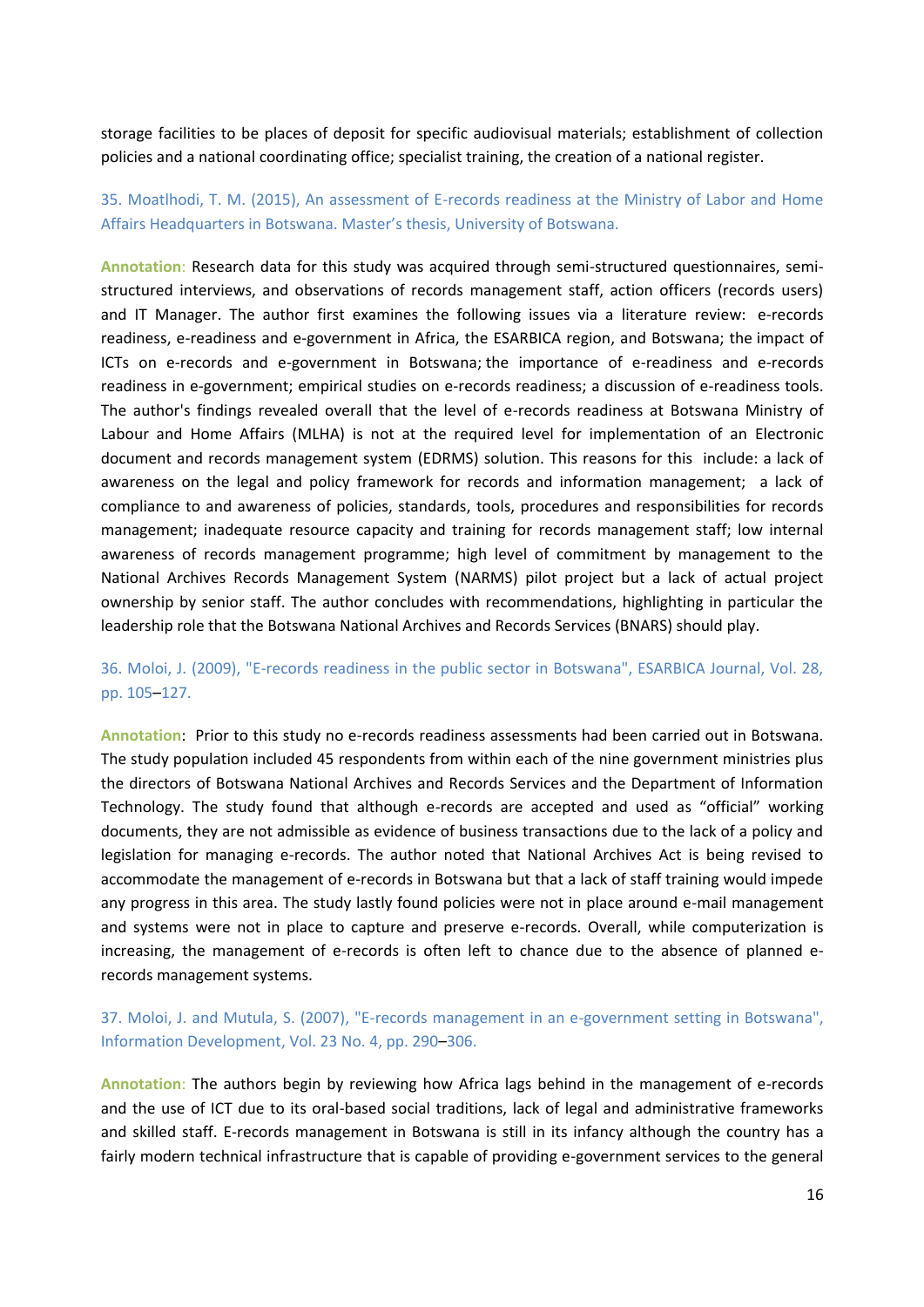public and business. An ICT policy for Botswana was developed in 2005 but is yet to be implemented. The difference between the two articles is the use in this article of detailed tables showing the number of records staff and IT specialists in each ministry and their qualifications in records management, computing and IT. Another table outlines ongoing and completed computerization projects in government. The authors again conclude with key recommendations arising from the findings of this study.

38. Mosweu, T. (2012), Assessment of the Court Records Management System in the Delivery of Justice at the Gaborone Magisterial District. Master's thesis, University of Botswana.

**Annotation**: This author provides useful background information using a literature review on public sector reforms and e-government initiatives and the legal status of electronic records broadly and also specifically in Botswana. Even though there is no access to information legislation in Botswana yet, the Botswana Magistrate Court Act requires court records to be made accessible to the public and that after 30 years, records may be removed to a central place of custody. Therefore the proper management of these records and their accessibility is essential. Using questionnaires, interviews and observation, the author found that members of the public do not have access to electronic case files captured on court record management system (CRMS) unless they are party to the case as well as access was not extended to the Administration of Justice (AOJ). Other problems identified included the absence of policies and standards for the management of electronic records generated though the CRMS, a retention and disposition schedule, issues with security, preservation, a general unawareness of the legal regulatory frameworks for the management of electronic records, the need for increased training and a shortage of computers and other elements of technological infrastructure including electricity.

#### 39. Motsaathebe, L. and Mnjama, N. (2009), "The management of High Court records in Botswana", Records Management Journal, Vol. 19 No. 3, pp. 173–189.

**Annotation**: With the ever-increasing number of registered cases every year, Lobatse High Court is faced with problems of storage, retrieval, loss, and, or misplacement of records. The study group included the High Court's registry staff, the deputy registrar and legal administrator and the director of the Botswana National Archives and Records Services and the principal records manager. The results of questionnaires and interviews showed a major lack of understanding in regards to the following areas: Availability of records management manual; Types of records created at the High Court; Records classification; Availability of retrieval tools; Procedure used for requisitioning files from their respective registries; Records protection; Records storage; Disposition schedules; Use of the Court Records Management System (CRMS) launched in 2005; Compliance to ISO standards.

## 40. Mutula, S. and Kalaote, T. (2010), "Open source software deployment in the public sector: A review of Botswana and South Africa", Library Hi Tech, Vol. 28 No. 1, pp. 63–80.

**Annotation**: With the exception of the USA, open source software (OSS) is increasingly seen as a tool that can help governments achieve effective service delivery because of its low cost compared with commercial software. South Africa is the leader in the use of OSS in government. According to the study findings, in 2007 legislation was passed in South Africa to make the use of OSS in government legitimate and the government is now implementing OSS in all government departments and getting rid of commercial programmes. Botswana however is lagging behind. Survey findings show that there are no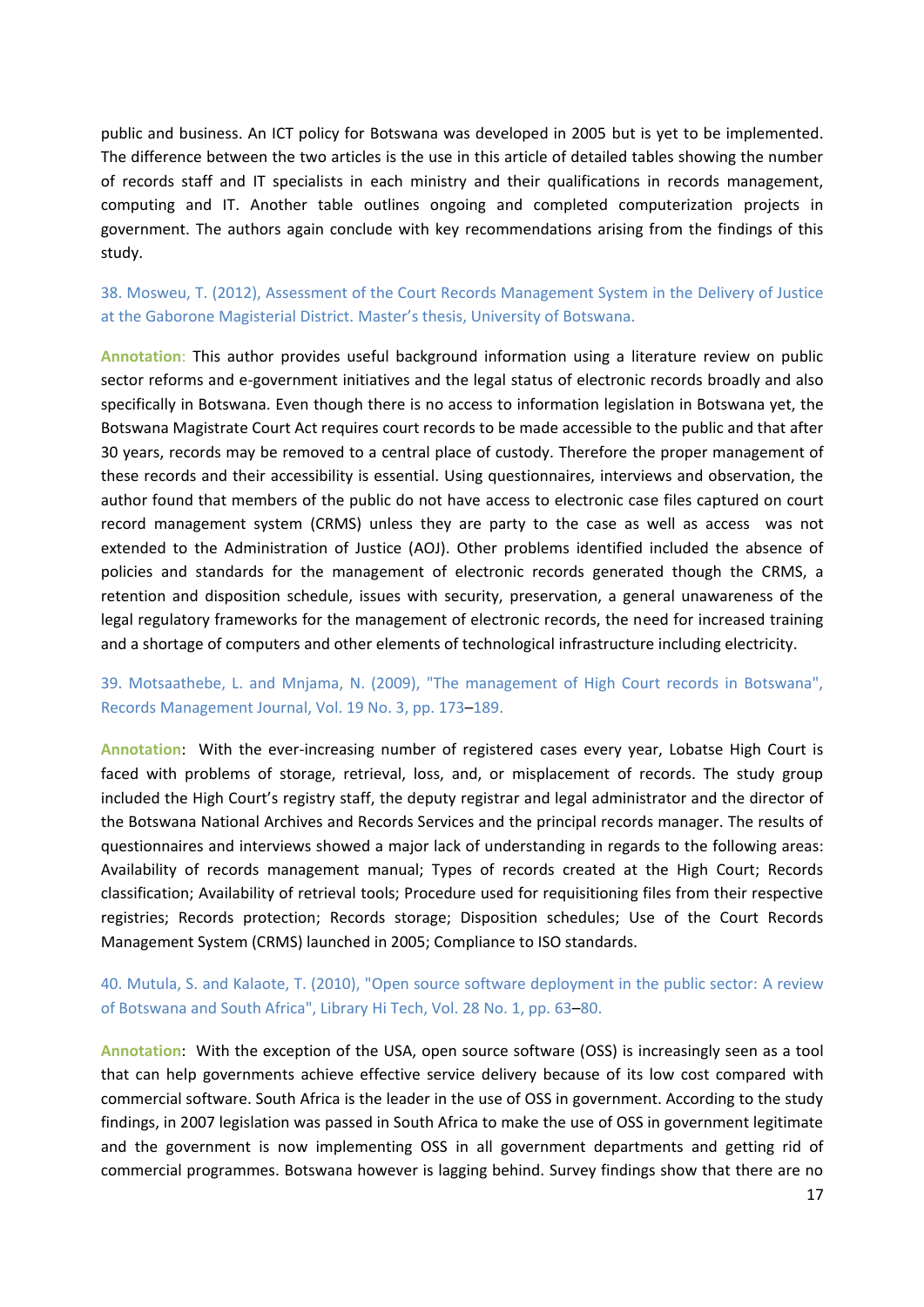policies to promote the use of OSS; the level of usage of OSS is limited; government support is limited; there is confusion and a lack of awareness about the benefits of OSS and skills required; upper management are unenthusiastic about implement OSS while lower level staff are positive. The authors conclude by briefly examining challenges of OSS deployment in the public sector in Africa and recommendations to address these challenges, again in a pan-African context.

## 41. Mutula, S. M. and van Brakel, P. (2006a), "E-readiness of SMEs in the ICT sector in Botswana with respect to information access", The Electronic Library, Vol. 24 No. 3, pp. 402–417.

**Annotation**: The authors first discuss the history of e-readiness and various e-readiness assessment tools available as well as the global status of e-readiness of small and medium enterprises (SMEs). In Botswana, the government and donor agencies are increasingly emphasizing the key role played by the SME sector in promoting economic and social development. However SMEs in Botswana struggle to gain access to important information needed for improved productivity, profitability, customer satisfaction and improved cycle time. The authors' study focused on information literacy competencies among staff in SMEs, information needs of SMEs in the ICT sector, the types of ICTs used by SMEs, presence of e-readiness strategies among SMEs, compliance by SMEs with information security procedures, information sharing among SMEs and barriers to achieving e-readiness status by SMEs. Respondents spoke of the need for telecom infrastructure development, legislative reforms, government support, access to credit, ICT skills training, awareness building of the potential of ICTS and the creation of e-commerce infrastructure.

42. Ngoepe, M. and Keakopa, S. M. (2011), "An Assessment of the State of National Archival and Records Systems in the ESARBICA region: A South Africa-Botswana Comparison", Records Management Journal, Vol. 21 No. 2, pp. 145–160.

**Annotation**: The Botswana National Archives and Records Services (BNARS) and the South Africa National Archives and Records Service (NARS) share similar mandates however they differ in execution. The authors first provide historical background of each. NARS, which originated in 1652, is decentralized by province and characterized by a lack of resources and low status by public servants. BNARS, which originated in the early 1960s, is centralized and has been used as a benchmark by other African countries. While archives and records services in both countries do have legislation, they are not being recognized and given status in the government or by the public. Archivists and records managers in both countries are marginalized by state administration and lack corporate identities and visibility. BNARS has a subordinate functionary within the Ministry of Youth, Sports and Culture while NARS is located within the Department of Arts and Culture. Both lack funds and trained staff, infrastructure and strong leadership. The authors recommend that NARS and BNARS should operate independently, report directly to parliament, invest in staff training and employ motivated managers.

#### 43. Nkwe, N. (2010), "E-Government: challenges and opportunities in Botswana", International Journal of Humanities and Social Science, Vol. 2 No. 17, pp. 39–48.

**Annotation**: The author first provides a literature review examining the benefits, barriers, challenges and measurements of success pertaining to e-Government. The government of Botswana adopted its ICT policy ("Maitlamo") in 2007 and its Vision 2016 document was approved in 1997. Botswana has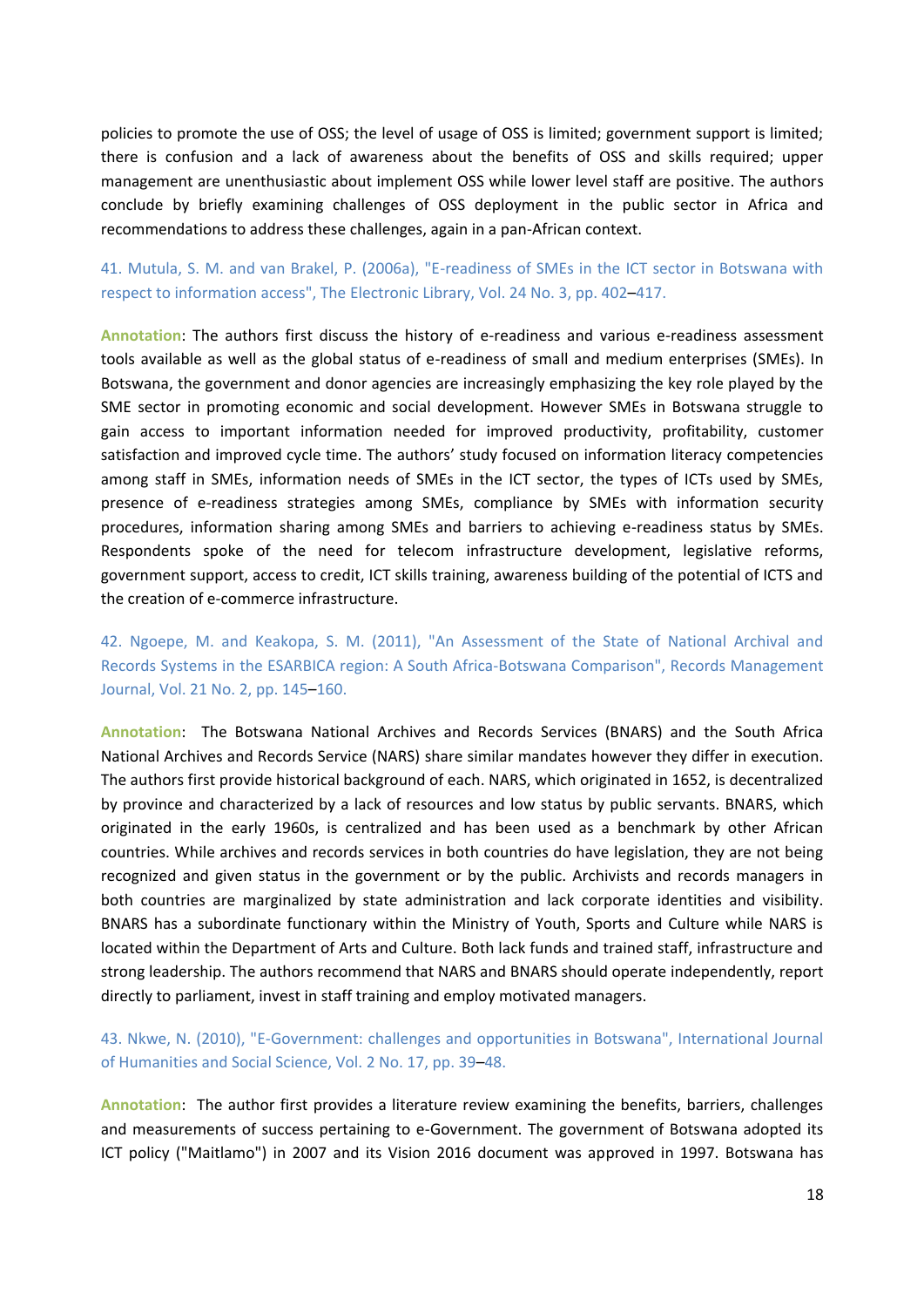established the Botswana Telecommunications Authority (BTA) and the Botswana Telecommunications Company (BTC) as ICT regulatory bodies and watchdogs. The article then examines, within Botswana: Egovernment Initiatives (the Kgalagadi radial fibre network and GDN, as discussed in previous articles), E-Government Projects (land management information system, discussed in previous articles), e-Legislation, e-Learning, E-Health and E-Business. Tables are provided showing Computerization of Government Operations per project per Ministry as well as Botswana's overall E-Government Rankings. The author concludes with challenges to implementing e-government initiatives specific to Botswana and several suggestions.

44. Ocholla, D. N. (1998), "Information consultancy and brokerage in Botswana", Journal of Information Science, Vol. 24 No. 2, pp. 83–95.

**Annotation**: Data was collected via questionnaires and interviews with members of the public and private sectors as well as information consultants and brokers, all in Gaborone. The majority of the information consultancy and brokerage had qualifications in library and information studies, archives and records management and/or information technology specialization. The study then analyzed their business activities and practices and how they met client needs. The study found that overall clients were satisfied with their services and deemed them necessary although they still primarily gained access to information through private contacts, office files and mass media. The study recommends increased coordination, marketing, promotion and publicity of information consultants and brokers. The areas identified for consultancy services need to be developed and exploited, clients' awareness of the usefulness of information management be created and the consultants and brokers be readily available when needed.

45. Olefhile, Mosweu, Mutshewa Athulang, and Kelvin Joseph Bwalya. "Electronic Document and Records Management System (EDRMS) Implementation in a Developing World Context: Case of Botswana". Digital Access and E-Government: Perspectives from Developing and Emerging Countries: Perspectives from Developing and Emerging Countries (2014): 235. https://goo.gl/cvfOYY

**Annotation**: Botswana has the institutional, legal and policy framework in place to accrue benefits provided by ICTs. However these benefits are not yet fully realized. The authors provide examples of Electronic Document and Records Management System (EDRMs) implemented from within Botswana (e.g. the Student Loan Management System) as well as a chart with examples of EDRMs studies and implementation throughout the world. The authors then examine e-government initiatives in Botswana, starting with the highly effective Livestock Identification and Traceback System (LITS). The authors then provide a general overview of factors affecting the adoption of EDRMs: effort expectancy, performance expectancy, facilitating conditions and internal and external social influences. The authors conclude by describing challenges which need to be overcome in order to realize the benefits of an EDRUS such as end user resistance, poor record keeping practices, lack of top management's support, bad system design, familiarity, lack of training, lack of funding, etc. Solutions include end-user training, change management, project communication and top management support.

46. Peter Mazebe II, Mothataesi Sebina, Saul F. C. "Botswana's e-Government Programme: The Case for a Multi-Stakeholder e-Trust Model". Digital Access and E-Government: Perspectives from Developing and Emerging Countries: Perspectives from Developing and Emerging Countries (2014): 211.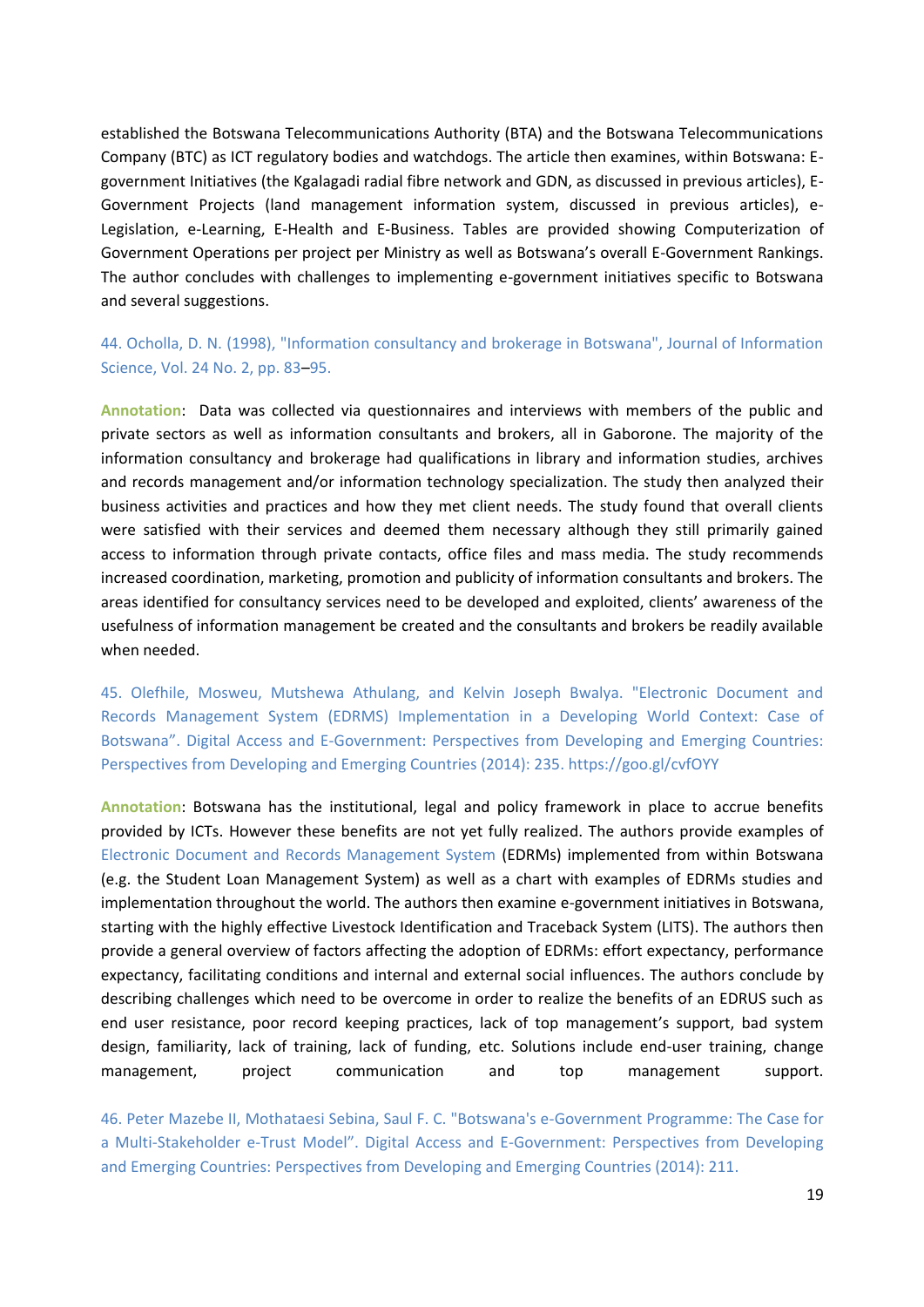**Annotation**: The chapter begins by discussing in general terms the environment required for ensuring effective use of e-Government using Mutula's 5-Pillar E-Trust Model. It then provides a Multi-Stakeholder Based E-Government Trust Model for Botswana, which focuses on citizen trust and trust perspectives from the main players involved: government, citizens, private sector, Non-Governmental Organizations and development agencies. Consultation, transparency, inclusiveness should be the guiding principles that inform the design and implementation of a trust strategy. Threats/risks to trust in Botswana's e-government will require: appropriate legal and regulatory framework to support etrust; reliability/accessibility to the technology; and security of the technology. The multi-stakeholder trust model stimulates governments to be mindful of trust and how it permeates the acceptance of e-Government.

47. Ramokate, K. and Moatlhodi, T. (2010), "Battling the appraisal backlog: a challenging professional obligation for Botswana National Archives and Records Services", ESARBICA Journal: Journal of the Eastern and Southern Africa Regional Branch of the International Council on Archives, Vol. 29 No. 1.

**Annotation**: The BNARS, established in 1967, primarily operated in a custodial role until 1992 when the mandate was expanded to include responsibility for managing active and semi-active public sector records. The collection of the colonial administration records forms the basis for the establishment of the archives service in Botswana. BNARS now manages an Archives Repository, Records Centres and all government Records Management Units (RMUs). BNARS uses the micro-appraisal approach. The authors provide the basis of appraisal criteria at BNARS. Major challenges faced during each appraisal "project" are then analyzed, including: poor classification of records, lack of retention and disposition schedules, lack of primary appraisal, unavailability of administrative history, lack of skilled personnel and exodus of professional staff. The authors provide strategies that were or should be adopted including: monitoring and evaluation of RMUs, decentralization of records centre functions, swift and efficient destruction, records centre stocktaking, business process re-engineering, continuous appraisal, computerized records management systems, skills development and training, recruitment and retention of records managers, development of records retention and disposal schedules, team approach to appraisal. It is further recommended that BNARS explore the possibility of partnership with stakeholders such as the University of Botswana's Department of Library and Information Studies and other ESARBICA members to assist in addressing this backlog.

48. Salamntu, L. T. P. and Seymour, L. (2015), "A review of enterprise content management (ECM): Growth and maturation of ECM from the year 2001 to 2011", paper presented at the Fifth International Conference on Digital Information Processing and Communications (ICDIPC) 2015, Sierre, Switzerland.

**Annotation**: The term ECM was introduced in 2001 by Association for Information and Image Management (AIIM) and has widely been adopted by vendors, end-users and analysts in the market. ECMs can support activities such as content creation and capture, content editing, review, approval, content indexing, classifying and linking, content distribution, publication and use, update and retention. For an ECM system to be successful, these four dimensions need to be considered: Enterprise, Processes, Content and Technology. The benefits of ECM from the perspective of the ECM vendor community include compliance, efficiency, consistency, customer service and consolidation. In the study these benefits were also identified: increased work efficiency, user satisfaction, improved business processes, compliance, and cost reduction. The most dominant ECM benefit that appeared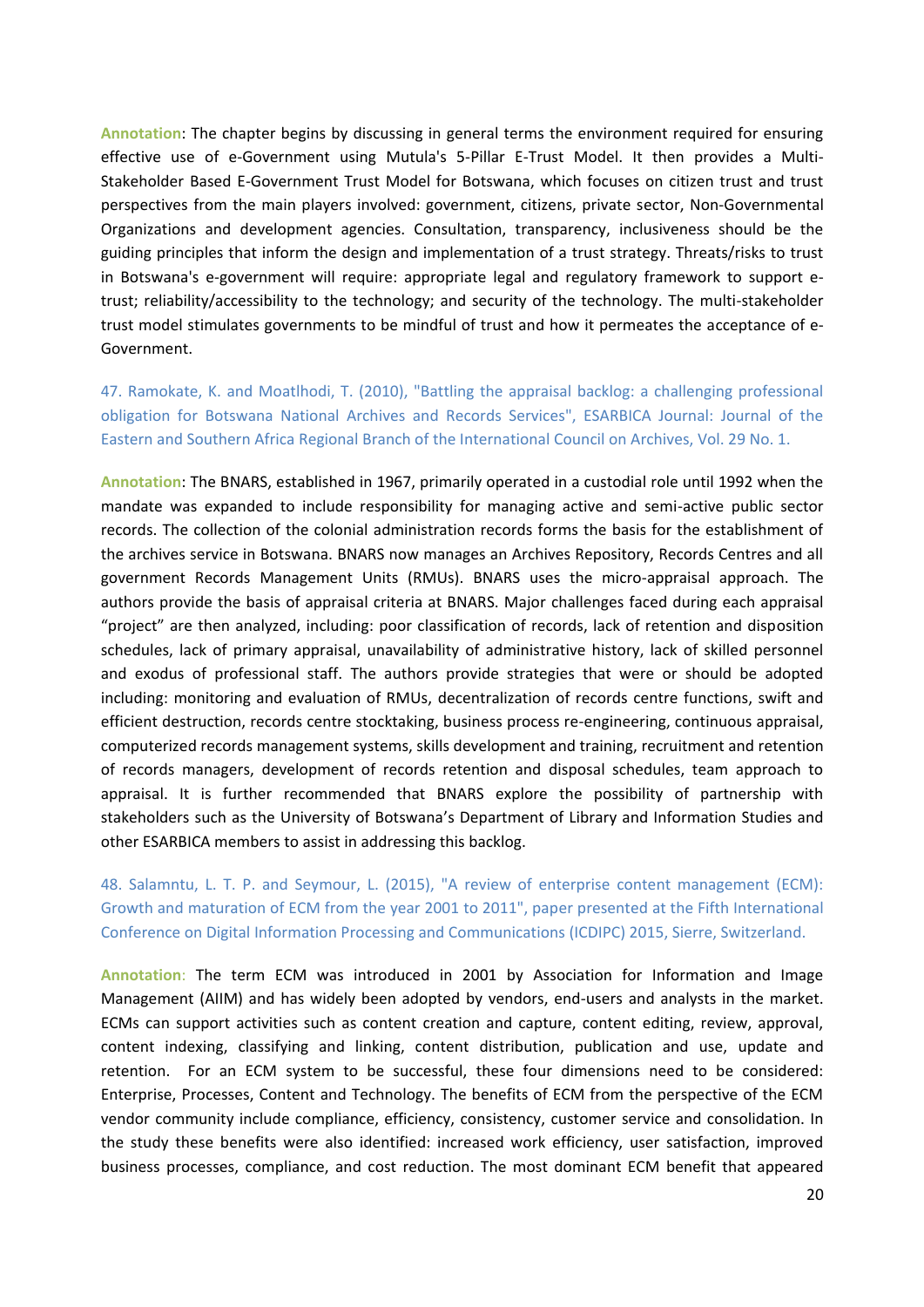throughout the study is compliance. There is a need for future research in the hardware, software and standards for ECMs.

49. Sebina, P. M. (2001), "ISO Standards and Records Management: The Case of the Botswana Meat Commission (BCM)", African Journal of Library, Archives and Information Science, Vol. 11 No. 1, pp. 49– 59.

**Annotation**: The cattle industry plays a vital role in the growth of Botswana's economy. Since its inception, BMC has been a non-profit organization. In 1973, BMC-products were allowed entry into the European market. BMC had to convince its customers that its products were of a high quality. It did so via accreditation with a certifying body for ISO 9000 compliance. Initially BCM's records were in a state of total disarray. The Botswana National Archives and Records Services (BNARS) was approached to establish a records management programme. They were unable to do the exercise, so professional records managers from the University of Botswana were contracted. The approach was in two facets. First interviews were carried out with action officers and registry staff. Then a physical survey of the records storage areas including the registry and the pseudo-registries maintained by the secretaries was carried out. Problematic areas identified by the consultants included appraisal, file use and file maintenance. The author concludes by discussing steps taken by the consultants to rectify the situation, for example creating a records retention/disposal schedule.

50. Sebina, P. (2006), Freedom of Information and Records Management: A Learning Curve for Botswana. PhD thesis, University College London. http://discovery.ucl.ac.uk/1445052/

**Annotation**: This study first establishes the importance and the role played by access to information in the democratic process via records management and freedom of information (FOI) legislation. Focusing on Botswana specifically, the author provides historical background on access to information in Botswana. As of 2006 Botswana does not have FOI legislation to enable citizens to gain an independent legal right to access government-held information. The author makes a detailed assessment to establish the need and readiness of Botswana for FOI including an interesting examination of the need for FOI emerging from the little-known Public Service Charter as well as of the need for FOI emerging from the state of public sector records management (BNARS). Overall the author demonstrates the cumulative readiness for FOI legislation in Botswana. Lastly, the author outlines roadmaps that could guide preparations towards full implementation of FOI by Botswana: a three-year FOI roadmap and a records management roadmap aimed at addressing problems in the Botswana public service.

51. Tshotlo, K. and Mnjama, N. (2010), "Records management audit: the case of Gaborone City Council (GCC)", ESARBICA Journal: Journal of the Eastern and Southern Africa Regional Branch of the International Council on Archives, Vol. 29 No. 1.

**Annotation**: Since its establishment the GCC has never had officers designated specifically for the management of records, until recently when the council established a Records Management Unit and started recruiting records officers (five in total). The authors first provide a literature review of information audit methodology. The study of 35 employees of GCC revealed that this study was the first information audit to be carried out in the organization. The study revealed the organization lacks a records management policy and a policy on the management of electronic records. It further revealed